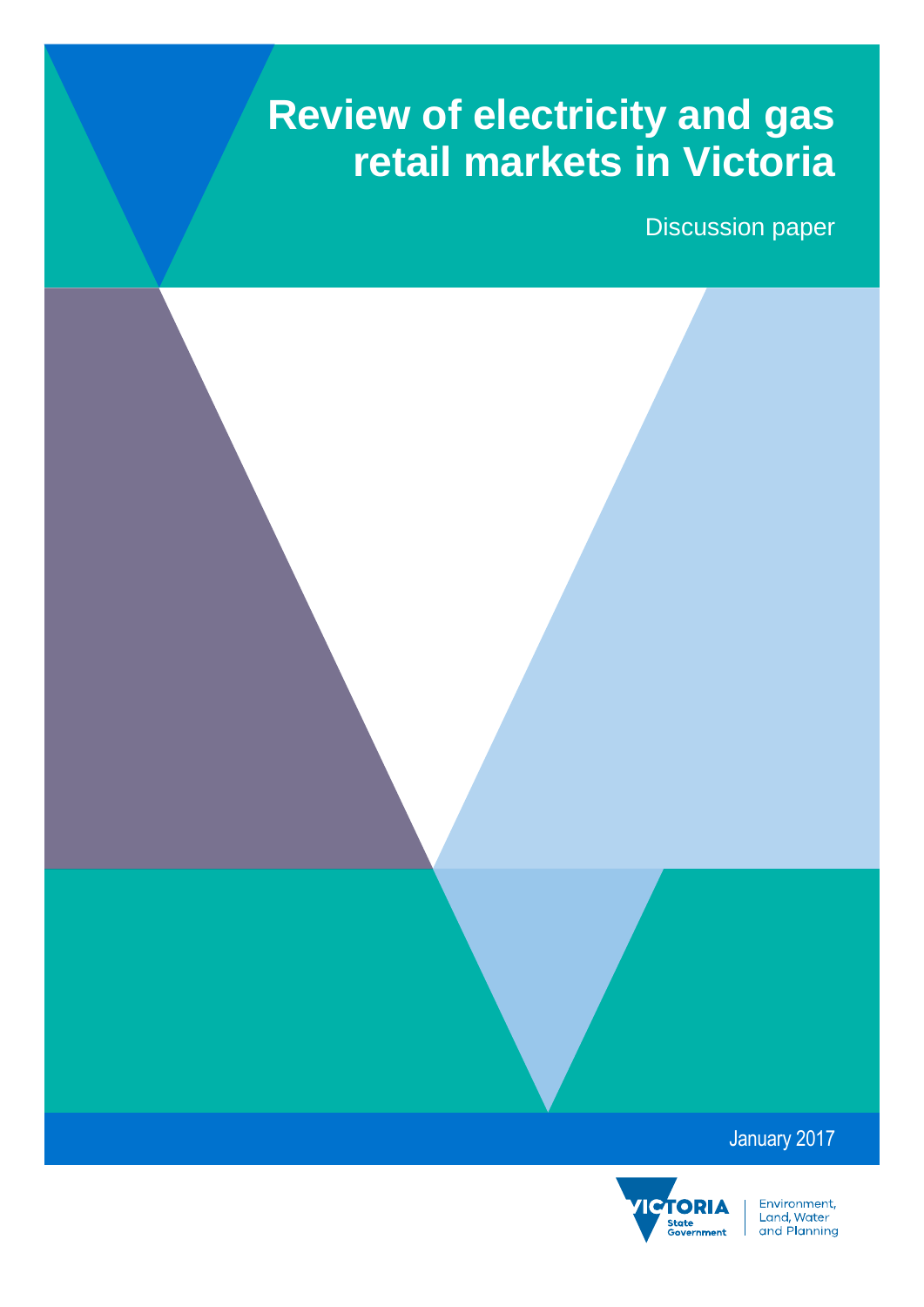© The State of Victoria Department of Environment, Land, Water and Planning 2017



This work is licensed under a Creative Commons Attribution 4.0 International licence. You are free to re-use the work under that licence, on the condition that you credit the State of Victoria as author. The licence does not apply to any images, photographs or branding, including the Victorian Coat of Arms, the Victorian Government logo and the Department of Environment, Land, Water and Planning (DELWP) logo. To view a copy of this licence, visit<http://creativecommons.org/licenses/by/4.0/>

#### **Disclaimer**

This publication may be of assistance to you but the State of Victoria and its employees do not guarantee that the publication is without flaw of any kind or is wholly appropriate for your particular purposes and therefore disclaims all liability for any error, loss or other consequence which may arise from you relying on any information in this publication.

#### **Accessibility**

If you would like to receive this publication in an alternative format, please telephone the DELWP Customer Service Centre on 136186, email [customer.service@delwp.vic.gov.au,](mailto:customer.service@delwp.vic.gov.au) or via the National Relay Service on 133 677 [www.relayservice.com.au.](http://www.relayservice.com.au/) This document is also available on the internet at [www.delwp.vic.gov.au.](http://www.delwp.vic.gov.au/)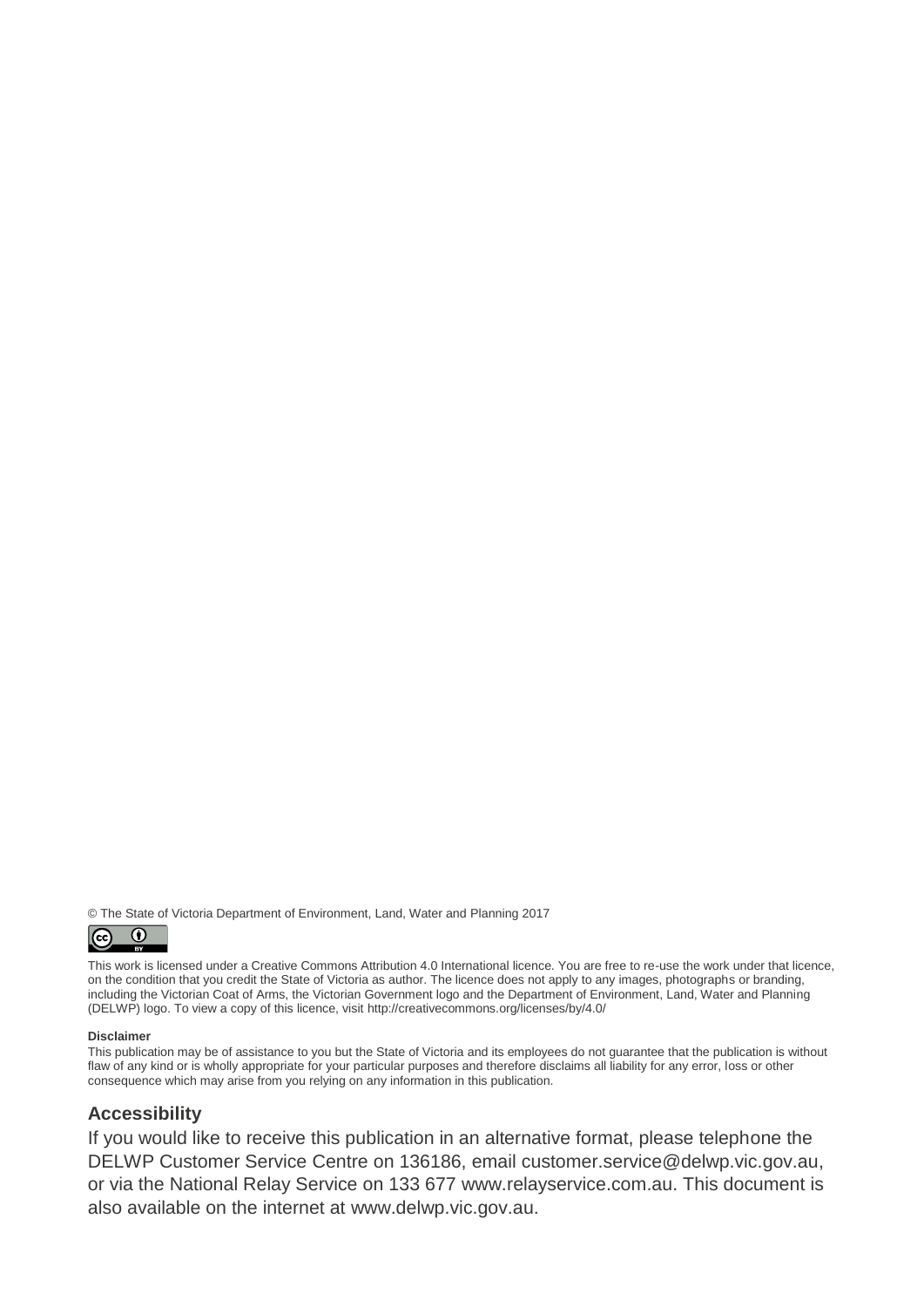## **Contents**

| $\mathbf{1}$ .  |  |  |
|-----------------|--|--|
| 1.1.            |  |  |
| 1.2.            |  |  |
| 1.3.            |  |  |
| 1.4.            |  |  |
| 2.              |  |  |
| 3 <sub>1</sub>  |  |  |
| 3.1.            |  |  |
| 3.2.            |  |  |
| 4.              |  |  |
| 4.1.            |  |  |
| 4.2.            |  |  |
| 4.3.            |  |  |
| 4.4.            |  |  |
| 4.5.            |  |  |
| 4.6.            |  |  |
| 5.              |  |  |
| 5.1.            |  |  |
| 5.2.            |  |  |
| 6.              |  |  |
| 7.              |  |  |
| 8.              |  |  |
| 9.              |  |  |
| 10 <sub>1</sub> |  |  |
|                 |  |  |
|                 |  |  |
|                 |  |  |
|                 |  |  |
|                 |  |  |
|                 |  |  |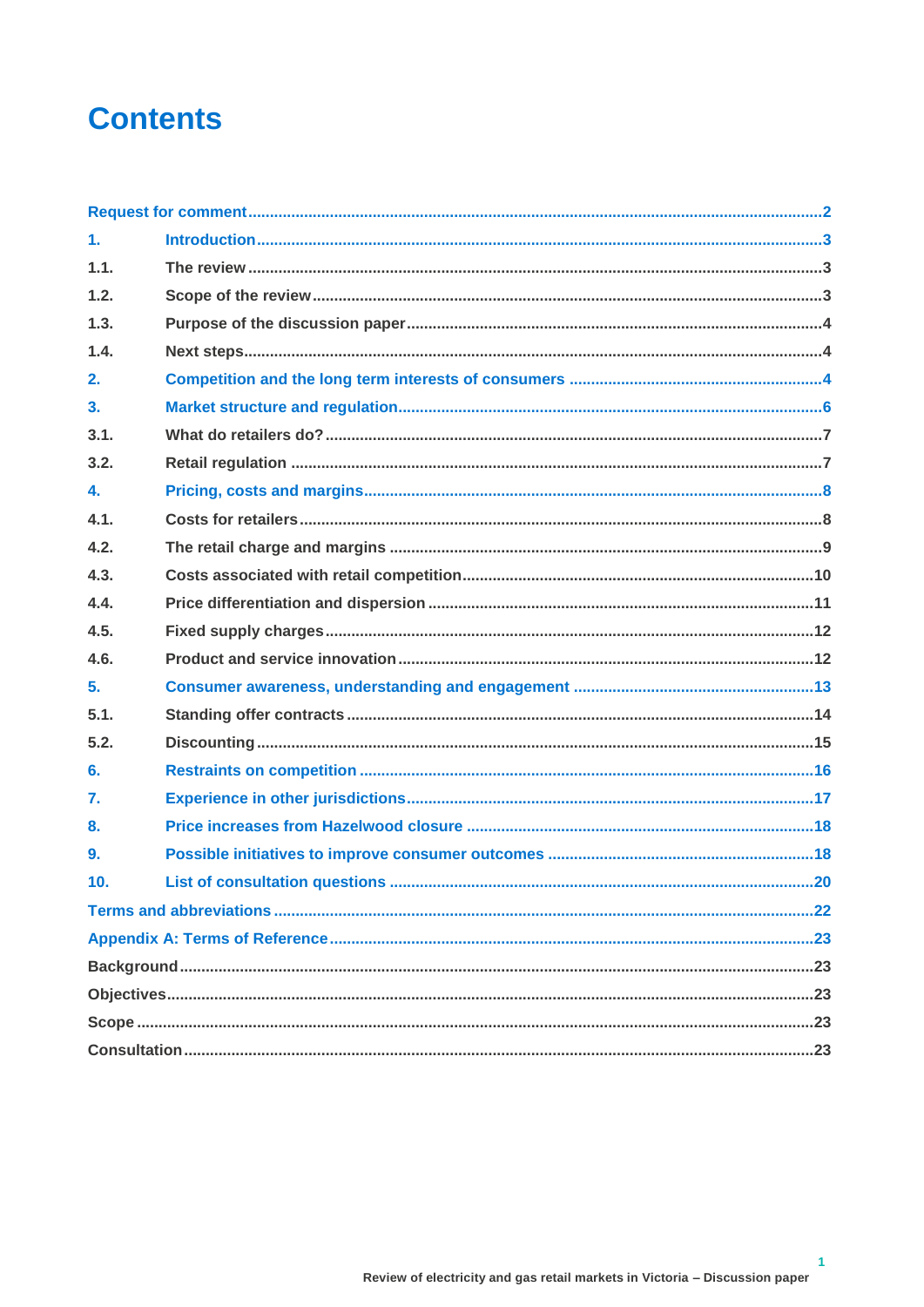### <span id="page-3-0"></span>**Request for comment**

This discussion paper seeks comments to inform the review of electricity and gas retail markets in Victoria.

Submissions are sought on the issues raised in this discussion paper, or on any other matters relevant to the Victorian electricity and gas retail markets' ability to effectively deliver benefits for Victorian electricity and gas consumers.

#### **How to provide us with your comments**

Written responses to the discussion paper are due by Tuesday 28 February 2017.

Responses are to be submitted by email to: energymarket.review@delwp.vic.gov.au.

Any queries should be directed to the Review Secretariat on (03) 8392 7519, or emailed to energymarket.review@delwp.vic.gov.au.

Due to the short timeframes for completion of this review, stakeholders intending to make submissions are strongly encouraged to do so by the due date.

### **Publication of submissions**

We will treat submissions received in response to this discussion paper as public documents and submissions will be placed on the review website at www.engage.vic.gov.au. If you believe that there are aspects of your submission that are confidential or commercially sensitive, you should mark those sections 'IN CONFIDENCE'. In such instances, formal requests for confidentiality will be honoured, however, submissions may be made available publicly under the *Freedom of Information Act 1982* (Vic). Any requests for public access to a submission will be determined in accordance with the Act.

DELWP is committed to protecting personal information provided by you in accordance with the principles of the Victorian privacy laws. For more information, read DELWP's Information Privacy Policy at: [http://www2.delwp.vic.gov.au/\\_\\_data/assets/pdf\\_file/0019/5464/DELWP-Privacy-Policy.pdf](http://www2.delwp.vic.gov.au/__data/assets/pdf_file/0019/5464/DELWP-Privacy-Policy.pdf) and refer to the Privacy Collection Statement at the end of this document.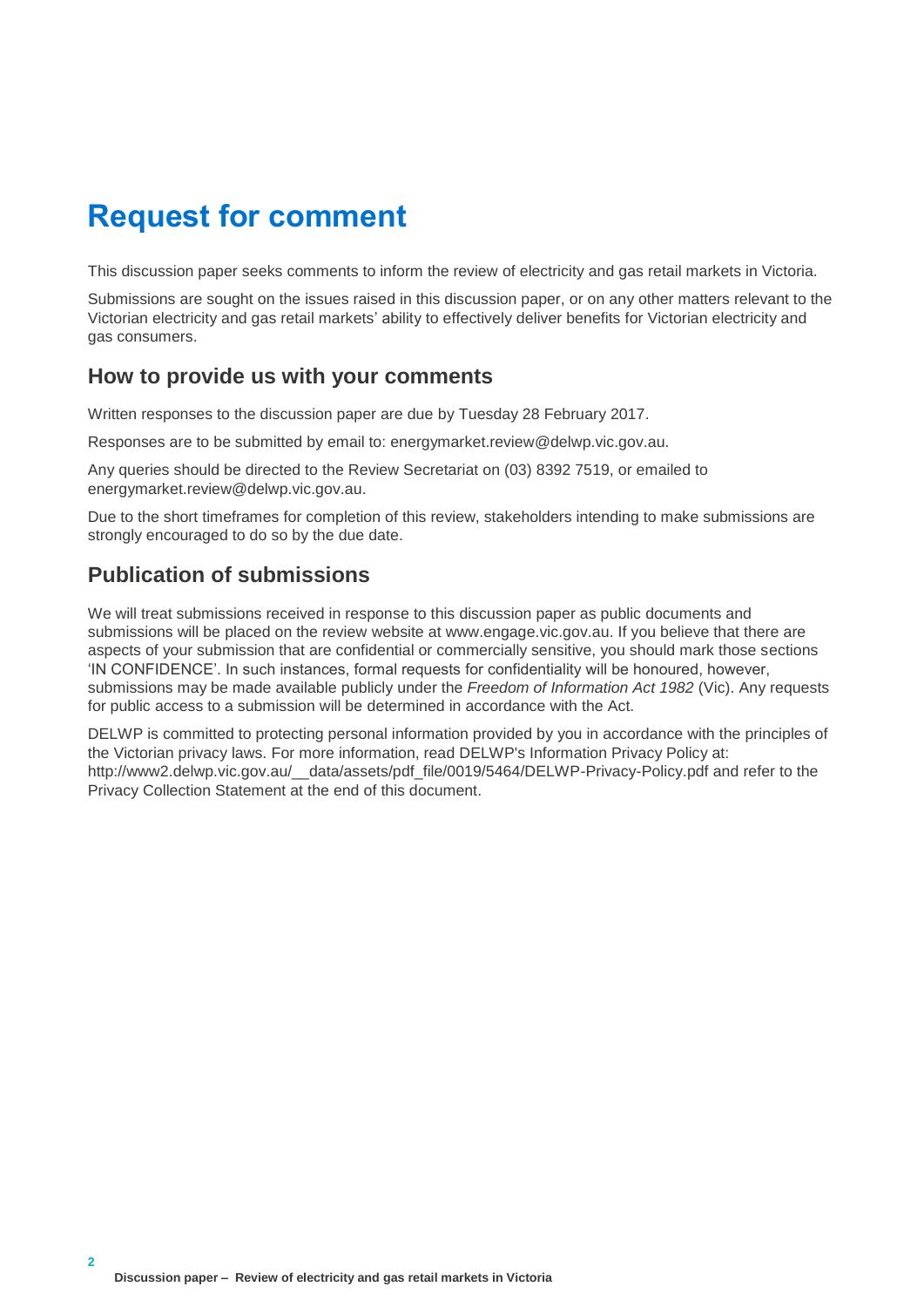# <span id="page-4-0"></span>**1.Introduction**

Victoria has been at the forefront of initiatives to reform and deregulate the energy sector. Reforms implemented from the 1990s onward, including the privatisation of the former State Electricity Commission of Victoria, have transformed the competitive landscape. Full retail contestability was introduced for Victorian small customers in the electricity and gas markets in January 2002.

In January 2009, the Victorian Government removed retail price regulation with the intention that consumers could fully benefit from the competitive market. The removal of price regulation is supported by a regulatory framework that is intended to harness the benefits of competition, while ensuring that consumers have access to energy under fair terms and conditions, and at an acceptable service quality by maintaining effective protections.

Following deregulation of electricity and gas retail prices, the number of competitors has grown in the retail sector. In the 2015-16 financial year, 23 electricity and 11 gas retailers supplied the residential segment of the markets, 24 electricity and 10 gas retailers supplied small businesses, while 29 electricity and eight gas retailers supplied large businesses in Victoria.

Competition can bring benefits to consumers in the form of efficient prices, improved customer service and supply of innovative products and services. Some observers suggest, however, that retail competition in electricity and gas markets in Victoria is not delivering benefits to consumers as expected. Following eight years of price deregulation, it is timely to consider whether the electricity and gas retail markets are delivering the best outcomes for consumers.

#### <span id="page-4-1"></span>**1.1.The review**

The Victorian Government has appointed an independent panel to conduct a review of electricity and gas retail markets in Victoria (the review). The panel comprises John Thwaites, Terence Mulder and Patricia Faulkner. The panel will prepare a final report to the Minister for Energy, Environment and Climate Change that examines the operation of the Victorian electricity and gas retail markets and provides options that would improve outcomes for consumers. The Terms of Reference for the review are at Appendix A.

The independent panel will be supported by a secretariat administered by the Department of Environment, Land, Water and Planning (DELWP).

#### <span id="page-4-2"></span>**1.2.Scope of the review**

The review will consider the operation of the electricity and gas retail markets in Victoria in respect of supply to residential and small business consumers – defined for Victorian regulatory purposes as consumers with annual consumption less than 40MWh for electricity and 1,000GJ for gas. The review will not consider supply to large commercial and industrial consumers.

The regulatory distinction allows for greater consumer protection to be applied to smaller consumers. This is because larger consumers are likely to be better placed to negotiate and manage their energy supply arrangements on commercial terms and have different market drivers for engagement than smaller consumers. However, if you believe there are issues that are important to be considered in relation to larger consumers, you are invited to outline these in your submission.

In accordance with the Terms of Reference, the review will consider:

- the characteristics of the electricity and gas retail markets, including consumer engagement, market structure, regulation and pricing – with a particular focus on retail costs and margins;
- key drivers underlying electricity and gas retail pricing, with a focus on retail costs and margins;
- whether the Victorian electricity and gas retail markets are operating in the interests of consumers;
- whether the electricity and gas retail markets are competitive and whether there are potential constraints on competitiveness;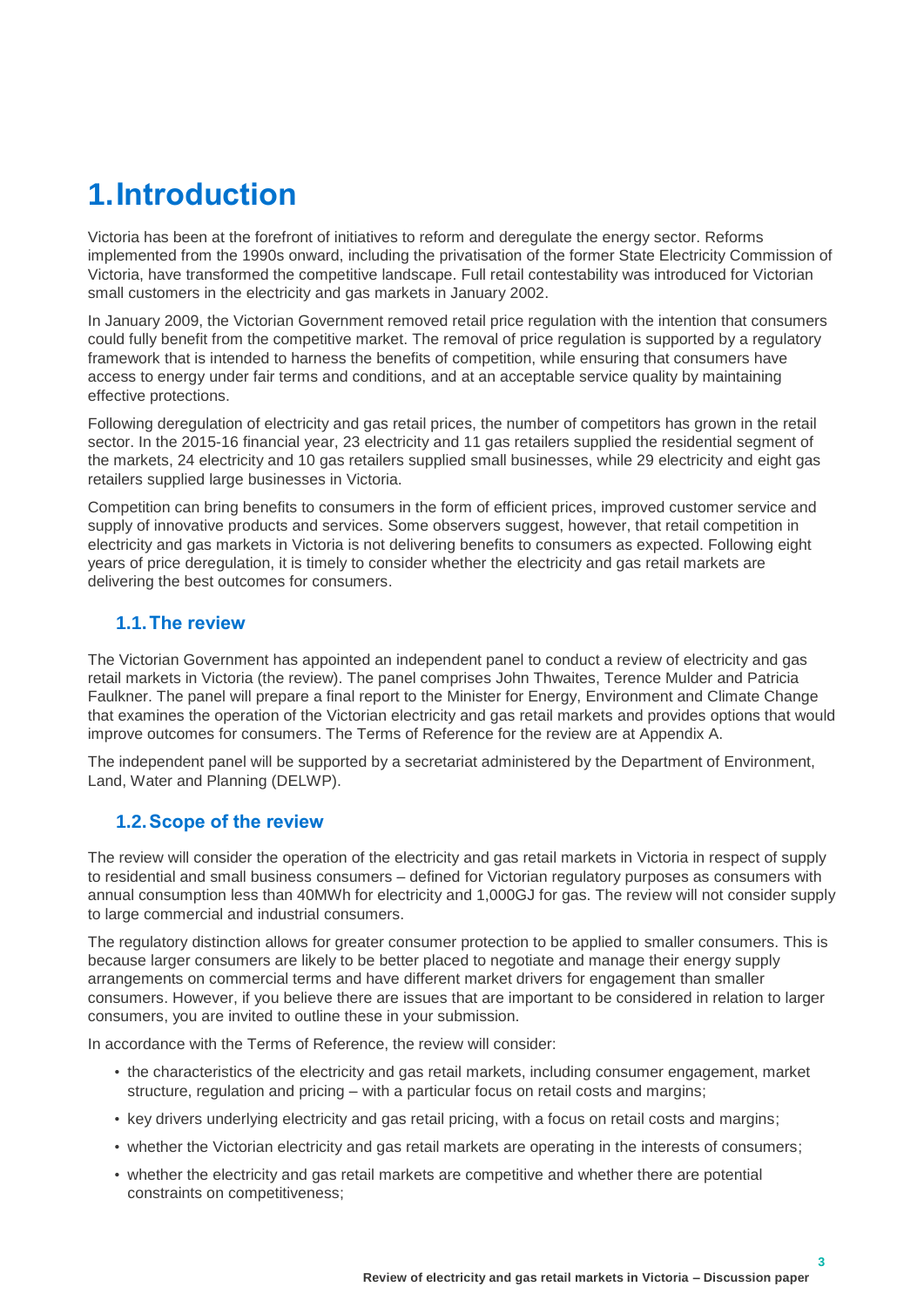- whether electricity retailers are taking advantage of the impending closure of Hazelwood Power Station, in terms of their price offerings to consumers;
- consumer awareness and understanding of the retail markets, including potential barriers for particular groups of customers to engage in the markets; and
- a review of relevant policies and practices in other jurisdictions, nationally and internationally, to identify best practice in regulatory frameworks governing energy retail markets.

#### <span id="page-5-0"></span>**1.3.Purpose of the discussion paper**

The purpose of this discussion paper is to:

- set out some of the possible issues to be explored during the review;
- present stakeholders with questions; and
- elicit evidence-based submissions from stakeholders to inform the review.

Stakeholders are invited to submit their views in response to the discussion paper, along with supporting evidence. This paper is not intended to provide an exhaustive list of possible issues and stakeholders are encouraged to share their views on any additional issues relevant to the operation of the electricity or gas retail market in Victoria.

Stakeholders are also invited to outline possible policy options that may be available to improve outcomes for consumers. The review panel is mindful of the potential for government or regulatory intervention to result in unintended consequences, and is seeking the considered input of stakeholders to identify risks and potential negative outcomes from any options identified.

#### <span id="page-5-1"></span>**1.4.Next steps**

**4**

Submissions in response to the discussion paper are invited by Tuesday 28 February 2017. Details on how to provide a submission are outlined on page 2 of this paper.

The nature and timing of further consultation will be determined by the review panel during the course of the review. It is likely that one or more working papers exploring issues in further detail and/or potential policy options will be published for further consultation.

The panel will prepare a final report to the Minister for Energy, Environment and Climate Change by May 2017.

### <span id="page-5-2"></span>**2.Competition and the long term interests of consumers**

This section primarily relates to the following from the scope of the Terms of Reference:

 whether the Victorian electricity and gas retail markets are operating in the interests of consumers.

Competition was introduced into retail electricity markets in Victoria in accordance with Australia's National Competition Policy – a program of economic reforms between 1995 and 2005 that followed the 1993 report of the Independent Committee of Inquiry into a National Competition Policy.

A key principle underpinning the National Competition Policy program was that competitive markets will generally best serve the interests of consumers and the wider community. It was based on a presumption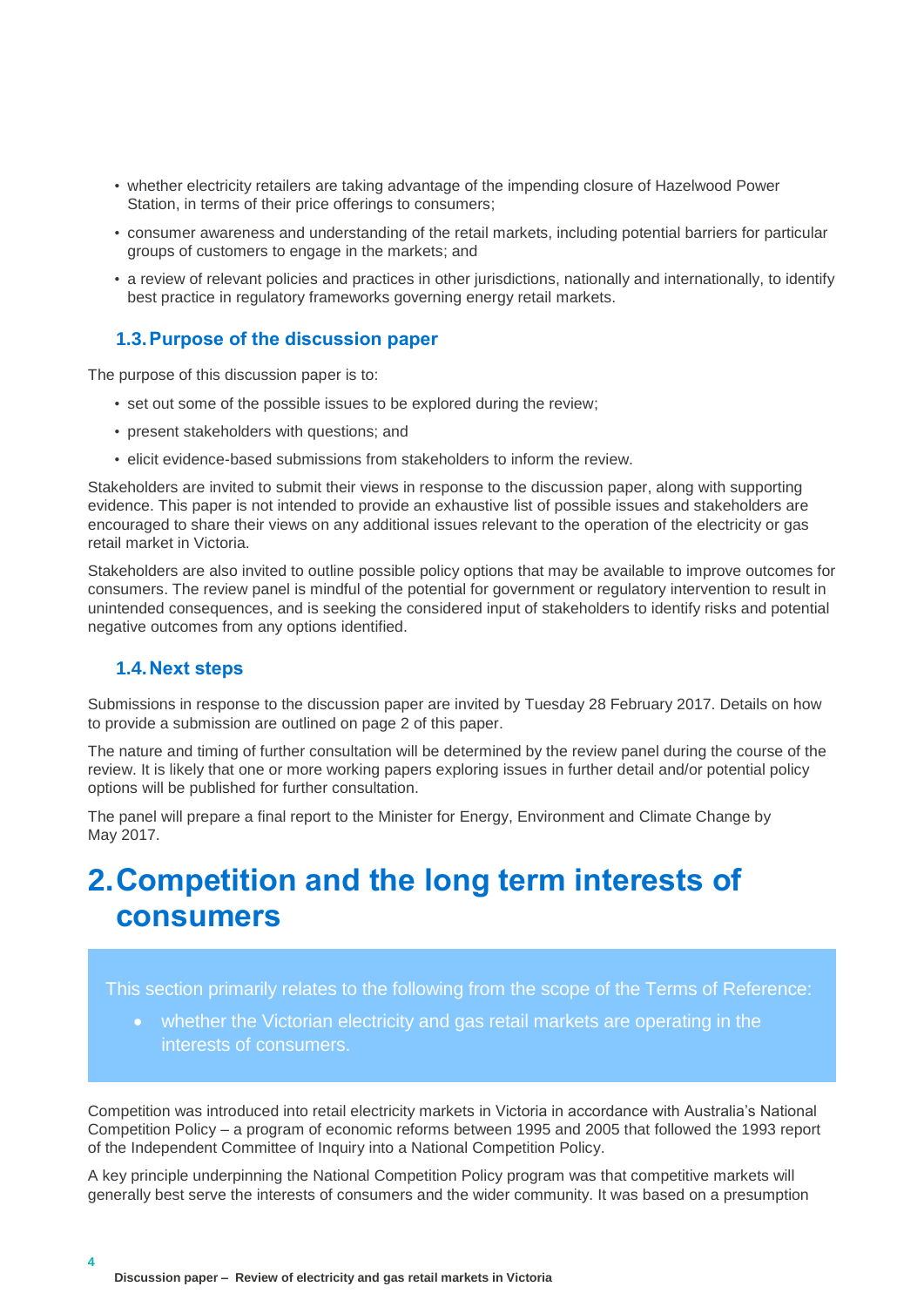favouring competition, but competition was a means to deliver benefits rather than an end in itself. Reforms implemented were subject to safeguards to ensure they promoted the public interest. Governments could consider efficiency, social, environmental, equity and regional objectives in assessing reform options.

Competition was introduced to improve efficiency in retail electricity and gas retail markets by creating incentives for businesses to reduce costs, improve services for consumers and innovate. There are a number of circumstances, however, where competition may fail to deliver efficient outcomes and the expected benefits to consumers.

Some observers have suggested that the introduction of competition into retail electricity and gas markets for small customers may have led to unintended adverse impacts, in particular by increasing costs in retail energy markets that are ultimately borne by consumers. Specifically, observers have pointed to increases in the 'retail charge' component of consumers' bills  $1$  that is typically made up of retailer costs and margins. These are the costs and margins associated with the retailer's activities once all other identifiable cost inputs (such as wholesale and network costs) are subtracted. The different levels of the supply chain are discussed further in section [3](#page-7-0) of this paper, and the components that make up consumers' bills are discussed further in section [4.1.](#page-9-1)

The review seeks to understand whether the introduction of competition has achieved its objective of delivering benefits in the long term interests of consumers, particularly through improved efficiency and reduced costs.

#### **Questions for comment**

<span id="page-6-0"></span>1.(a) Has the introduction of competition to electricity and gas retail markets in Victoria delivered improved efficiency and benefits in the long term interests of consumers? Please explain the reasons for your response.

(b) If not, what measures or alternative model(s) would you suggest for the efficient and effective delivery of electricity and gas in the long term interests of Victorian consumers? Please explain the reasons for your response.

<span id="page-6-1"></span>2.How much have retail charges paid by consumers increased? What are the reasons for retail charge increases and does this demonstrate that the markets are not operating in the interests of consumers? Please provide detailed evidence to support your response.

<sup>1</sup> For example, see: SKM MMA (2013) Analysis of Electricity Retail Prices and Retail Margins 2006 - 2012, Report for the ESC, May 2013; at:

<http://www.esc.vic.gov.au/document/energy/25985-skm-mma-retail-margin-for-residential-supply-report/>

AEMC (2013) 2013 Residential Electricity Price Trends report, 13 December; at[: http://www.aemc.gov.au/getattachment/fe3d2519-026d-4f01-bdd4](http://www.aemc.gov.au/getattachment/fe3d2519-026d-4f01-bdd4-d65ddfae51c3/2013-Residential-Electricity-Price-Trends-Final-Re.aspx) [d65ddfae51c3/2013-Residential-Electricity-Price-Trends-Final-Re.aspx](http://www.aemc.gov.au/getattachment/fe3d2519-026d-4f01-bdd4-d65ddfae51c3/2013-Residential-Electricity-Price-Trends-Final-Re.aspx)

CME (2015) A critique of the Victorian retail electricity market, June 2015; at: [http://library.bsl.org.au/jspui/bitstream/1/5255/1/CME\\_A-critique-of-the-Victorian-retail](http://library.bsl.org.au/jspui/bitstream/1/5255/1/CME_A-critique-of-the-Victorian-retail-electricity-market_June_2015.pdf)[electricity-market\\_June\\_2015.pdf](http://library.bsl.org.au/jspui/bitstream/1/5255/1/CME_A-critique-of-the-Victorian-retail-electricity-market_June_2015.pdf)

St Vincent de Paul Society (2015) The NEM - still winging it, September 2015, at[: https://www.vinnies.org.au/icms\\_docs/228265\\_National\\_Energy\\_Market\\_-](https://www.vinnies.org.au/icms_docs/228265_National_Energy_Market_-_Still_Winging_It.pdf) [\\_Still\\_Winging\\_It.pdf](https://www.vinnies.org.au/icms_docs/228265_National_Energy_Market_-_Still_Winging_It.pdf)

St Vincent de Paul Society (2016), The NEM – a hazy retail maze – Observations from the Vinnies' Tariff-Tracking Project, December 2016 at

[https://www.vinnies.org.au/icms\\_docs/256854\\_National\\_Energy\\_Market\\_-\\_A\\_hazy\\_retail\\_maze.pdf](https://www.vinnies.org.au/icms_docs/256854_National_Energy_Market_-_A_hazy_retail_maze.pdf)

CME (2016) Australia's retail electricity markets: who is serving whom?, August 2016, at: http://cmeaustralia.com.au/wp-content/uploads/2013/09/160815-FINAL-getupretail-report-.pdf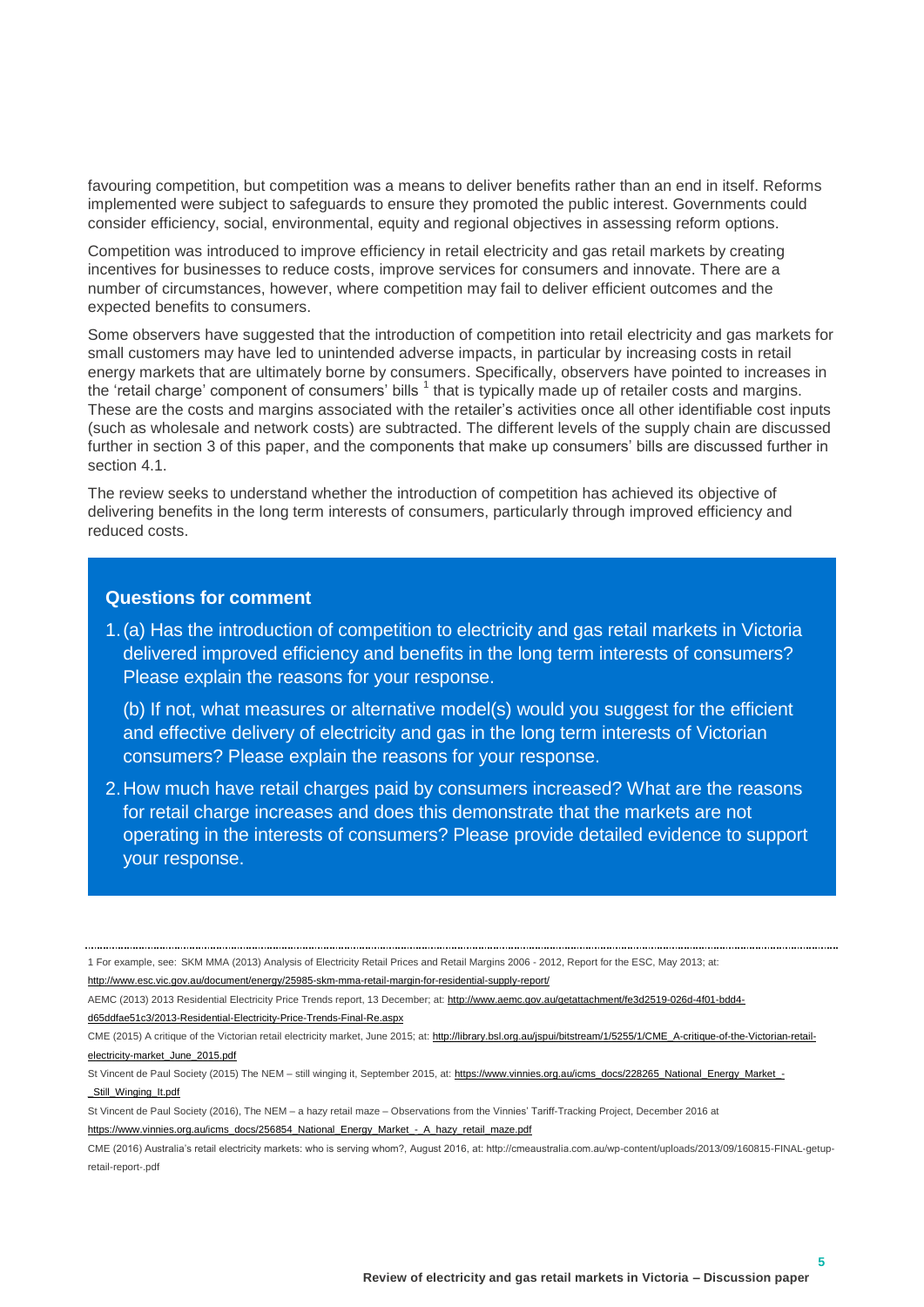### <span id="page-7-0"></span>**3.Market structure and regulation**

This section primarily relates to the following from the scope of the Terms of Reference:

 the characteristics of the electricity and gas retail markets, including consumer engagement, market structure, regulation and pricing – with a particular focus on retail costs and margins.

#### It also relates to:

- whether the Victorian electricity and gas retail markets are operating in the interests of consumers; and
- whether the electricity and gas retail markets are competitive and whether there are potential





**Source: Australian Energy Market Commission, at**:<http://www.aemc.gov.au/Australias-Energy-Market/Electricity>

Broadly speaking, electricity is supplied through four distinct levels of the supply chain:

- Generation electricity is generated from a variety of sources, including brown coal generators in the Latrobe Valley, gas-fired generators and renewable sources;
- Transmission after generation the energy is transported along high voltage power lines to cities and towns throughout Victoria and the broader National Electricity Market (NEM);
- Distribution high voltage electricity is transformed into lower voltage electricity for distribution to customers' premises along low voltage power lines; and
- Retail retailers acquire energy inputs, manage risk and provide a number of additional services to supply bundled electricity services to end users.

Supply of gas is similar to electricity, with:

- Production gas is sourced from gas fields around Victoria;
- Transmission the gas is then transported to cities and towns along high pressure gas pipelines;
- Distribution it is then transferred to lower pressure distribution networks to be transported to customers' premises; and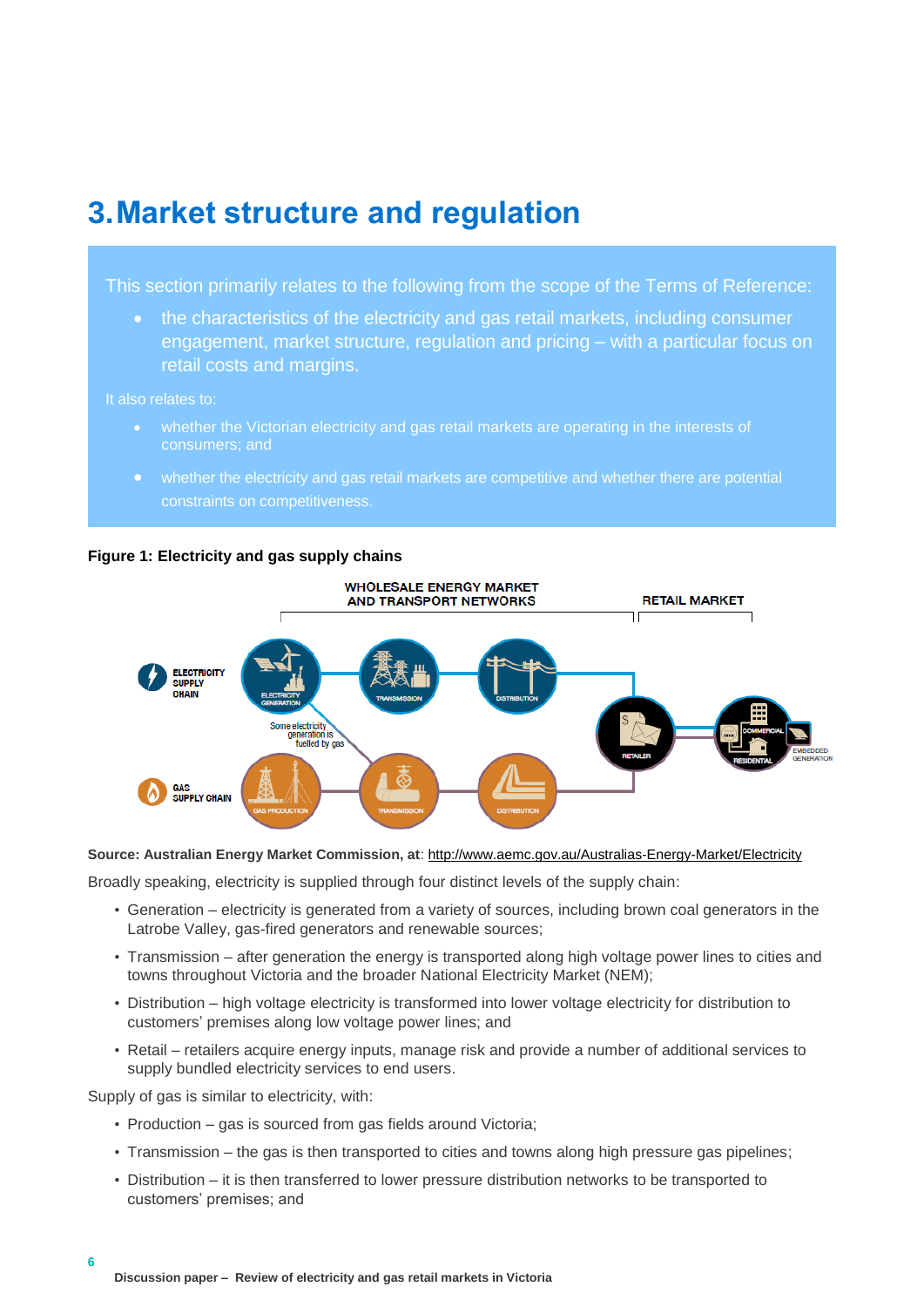• Retail – retailers acquire the gas inputs, manage risk and provide a number of additional services to supply bundled gas services to end users.

#### <span id="page-8-0"></span>**3.1.What do retailers do?**

After electricity is generated or gas produced, it is measured and delivered by transmission and distribution networks to the places where it is used. Retailers then sell that energy to customers. The core functions of an energy retailer are to:

- buy energy to sell to customers. Retailers can purchase energy from the spot market or pre-purchase electricity and gas from those who produce it;
- manage risk, particularly wholesale market risk;
- set tariffs and terms for customer contracts for the sale of that energy;
- issue accurate and timely bills for the energy used; and
- provide customer support and dispute resolution services.

Beyond these core functions, retailers are providing a growing range of additional products and services, such as 'green power', installation of solar panels and advice on managing energy usage and energy efficiency. In the future, retailers are likely to provide further products and services as the way customers buy and use energy continues to transform.

#### <span id="page-8-1"></span>**3.2.Retail regulation**

In Victoria, all of the businesses that supply retail electricity or gas are required to hold a licence granted by the Victorian Essential Services Commission (ESC), or be exempt from the requirement to hold a licence.

That licence requires the business to meet minimum standards in performing its regulated function. The ESC monitors and enforces compliance with these minimum standards.

For retailers, this means that they must comply with the Energy Retail Code, the Marketing Code of Conduct, the Electricity Distribution Code and the Gas Distribution System Code. Together these codes cover the terms of a contract a retailer has with customers and the way it must act in dealing with customers.

Victorian electricity retailers must also operate within the confines of the broader National Electricity Market (NEM) Rules and procedures. Documents issued by the Australian Energy Market Operator (AEMO) provide for the way a retailer purchases energy and transfers customers.

#### **Question for comment**

<span id="page-8-2"></span>3.Are there any features of market structure or regulation that inhibit the market from delivering outcomes in the best interests of consumers?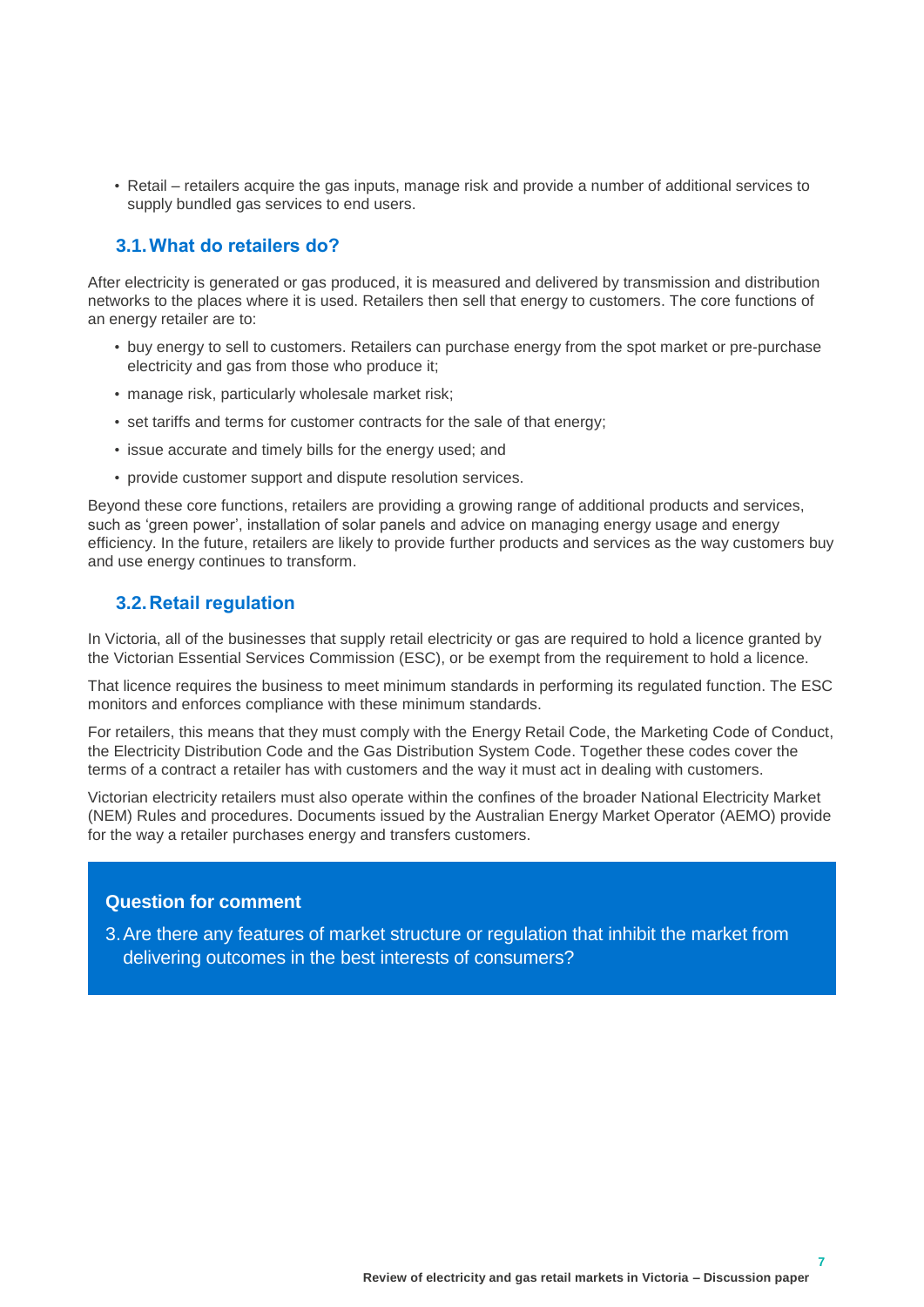### <span id="page-9-0"></span>**4.Pricing, costs and margins**

This section primarily relates to the following from the scope of the Terms of Reference:

- the characteristics of the electricity and gas retail markets, including consumer engagement, market structure, regulation and pricing – with a particular focus on retail costs and margins; and
- key drivers underlying electricity and gas retail pricing, with a focus on retail costs and margins.

It also relates to:

- whether the Victorian electricity and gas retail markets are operating in the interests of consumers;
- whether the electricity and gas retail markets are competitive and whether there are potential constraints on competitiveness; and
- consumer awareness and understanding of the retail markets, including potential barriers for particular groups of customers to engage in the markets.

An important consideration in understanding outcomes for consumers in Victoria's competitive retail electricity and gas markets is an assessment of pricing outcomes for consumers. This includes understanding retail cost drivers, an assessment of margins, and considering whether competition has effectively driven lower retail costs and margins to the benefit of consumers. It is also likely to include an assessment of the different prices and offer structures available in the market.

The review is seeking information from stakeholders to inform its assessment of pricing outcomes, including whether the competitive market is working effectively to deliver lower energy retail costs for consumers.

#### <span id="page-9-1"></span>**4.1.Costs for retailers**

The costs that make up consumers' bills broadly fall into a number of identifiable categories. These costs comprise a mixture of regulated costs, where all retailers are price takers and pay the same regulated rate to suppliers (distribution networks), and competitive or market based costs, where retailers' activities and business models have the opportunity to influence these costs. The following figure provides a general breakdown of the cost components that make up consumers' bills.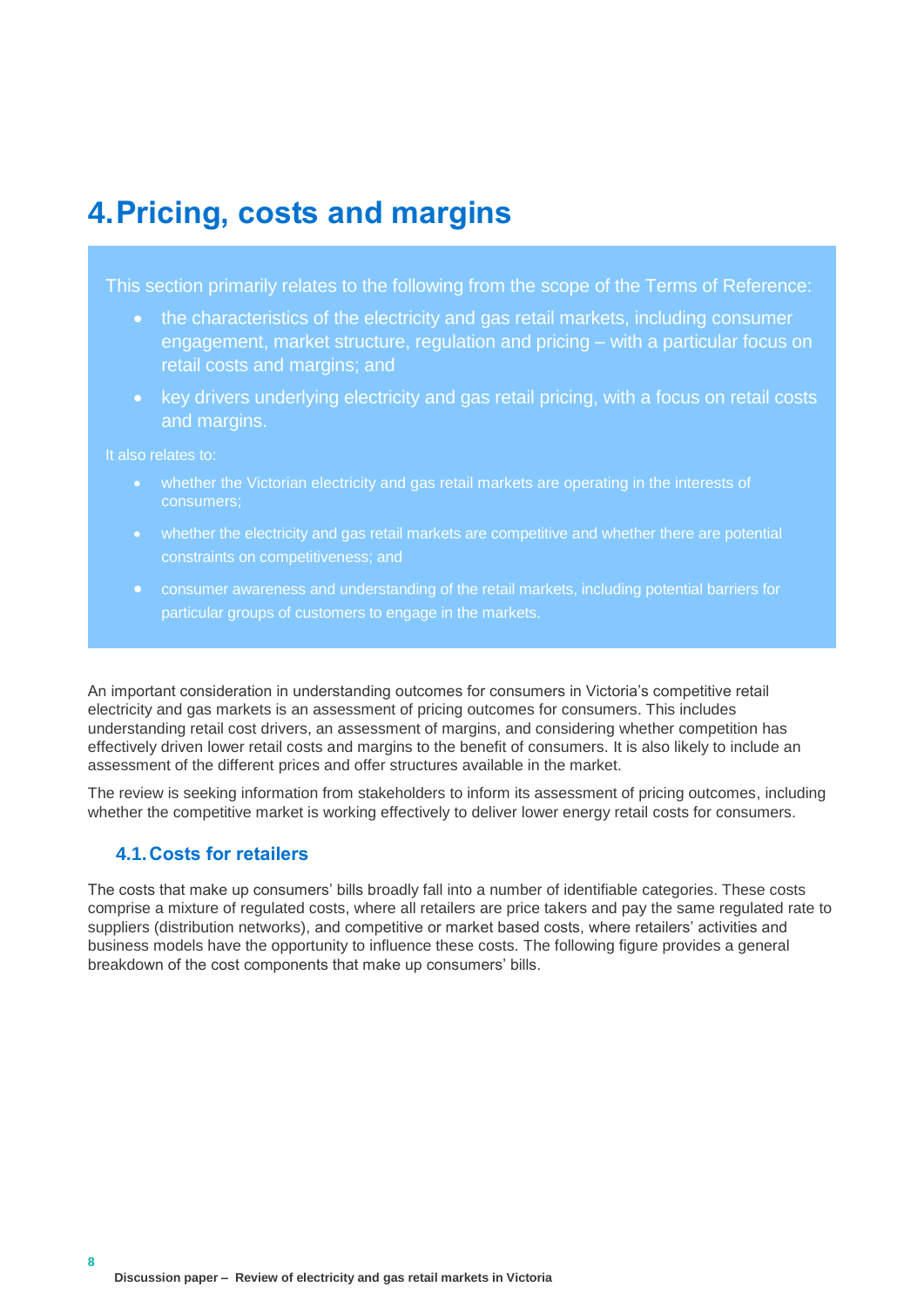**Figure 2: Hypothetical illustration – composition of residential electricity and gas bills (not a representative example)**



The regulated costs include network costs – the 'poles and wires' or pipes – and metering costs.

There are a number of competitive or market based costs. Typically these include:

- Wholesale electricity and/or gas supply costs. These are the costs to pay for the volume of electricity or gas necessary to supply a retailer's customer base. Wholesale costs may include purchasing hedge contracts, spot market purchases or costs of supply from vertically integrated generation.
- Environmental scheme costs. These comprise the cost of purchasing (or carrying out activities to create) certificates to meet legislated requirements of various federal and state environmental schemes; for example, schemes associated with the Federal Renewable Energy Target and the Victorian Energy Efficiency Target. Under these schemes, market participants generate certificates by carrying out certain activities, such as generating renewable electricity. Retailers are required to obtain and surrender certificates in proportion to the level of electricity consumed by their customer base. Certificates may be purchased from suppliers directly, purchased on spot markets or created through retailers' own business activities (for example, where a retailer also owns a windfarm).
- Retail business costs. These may include cost for systems such as billing and customer relationship management systems (including call centres), day to day operational costs including employing staff and leasing office space, dispute resolution costs, and the costs of participating in the market (such as advertising, web presence and running business to business systems such as banking).

Retail businesses may increasingly incur costs to supply additional value-added or new innovative products and services to consumers, such as solar panels, batteries, energy management systems and energy efficiency products and services.

#### <span id="page-10-0"></span>**4.2.The retail charge and margins**

Some observers suggest that retail prices in Victoria do not appear to reflect underlying cost trends, and that competition has led to an increase in the retail charge paid by consumers, particularly for standing offers and some higher priced market offers. Reports that attempt to assess the retail charge and margins in Victoria include a 2013 report by SKM MMA for the  $\mathsf{ESC}^2$ , a 2013 AEMC report<sup>3</sup>, a 2015 report by CME for the

2.SKM MMA (2013) 3. AEMC (2013)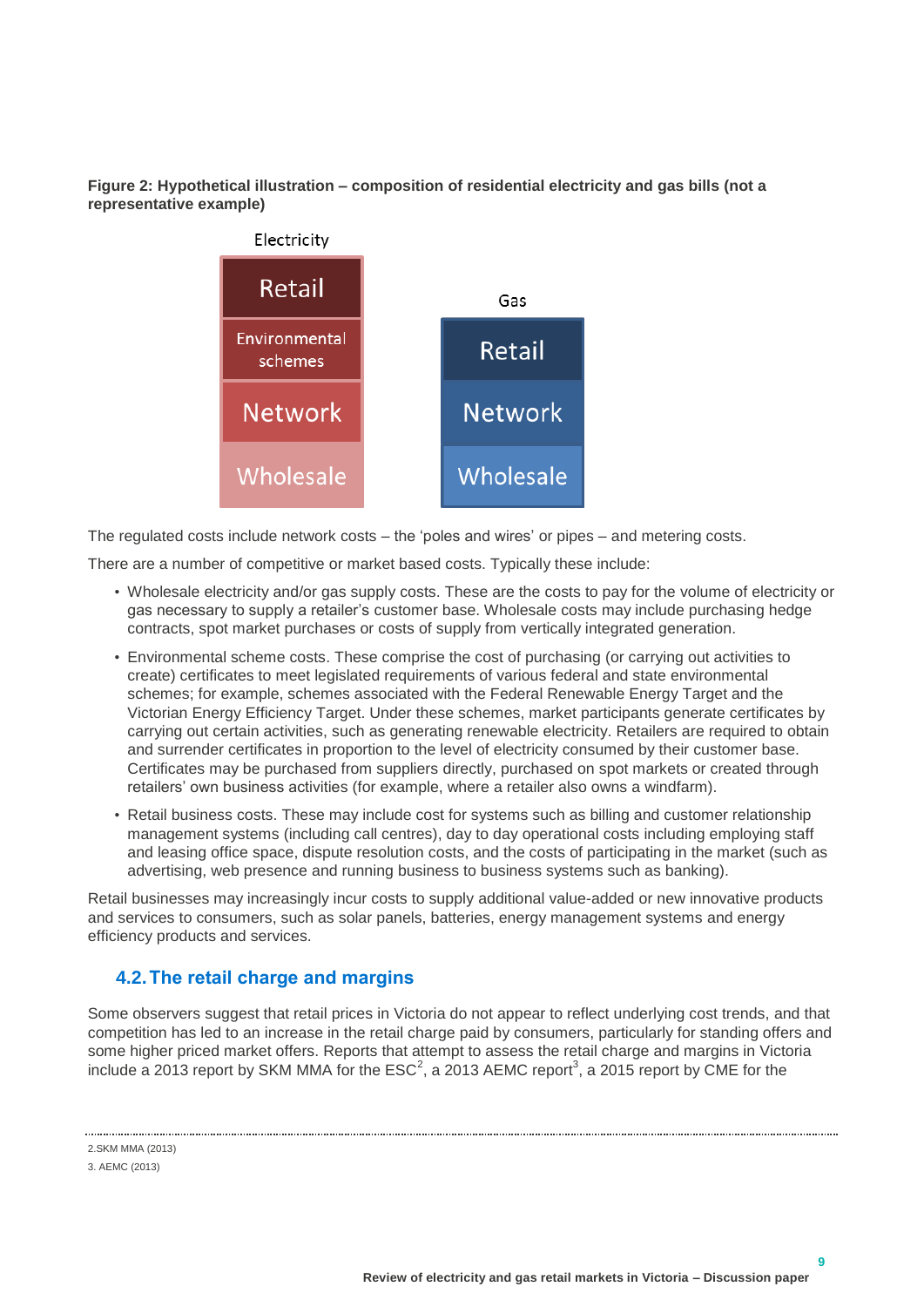Brotherhood of St Laurence<sup>4</sup>, 2015 and 2016 reports by the St Vincent de Paul Society<sup>5</sup>, and a 2016 report by CME for Get Up!<sup>6</sup>

Given that retail prices are fully deregulated in Victoria, far less information is available about retailers' costs than in other NEM jurisdictions. Detailed margins analyses therefore invariably pose methodological issues and require a number of assumptions to be made about the composition of costs and other factors. For example, assumptions must be made to determine an appropriate wholesale electricity cost. In reality, retailers manage their wholesale costs and risks in different ways and, consequently, retailers are likely to face differing wholesale costs.

Nonetheless, a well-designed analysis can provide a useful picture of trends in the retail charge and margins to help assess how the competitive retail electricity and gas markets are performing for consumers.

The review will consider retail pricing outcomes, including the retail charge, margins and underlying drivers of price. To assist with its assessment of pricing outcomes, the review is seeking information and evidence from stakeholders to ensure its analysis is as accurate and meaningful as possible.

#### **Questions for comment**

- <span id="page-11-1"></span>4.What factors need to be considered by the review when conducting an analysis of retail charges and margins?
- <span id="page-11-2"></span>5.To the extent that analyses of retail pricing and/or margins indicate a trend of increasing retail charges and/or margins, what are the explanations for this? Please provide evidence to support your claims.
- <span id="page-11-3"></span>6.Please provide any other information or evidence you consider may help the review to accurately assess retail charges and margins or pricing outcomes for consumers.

#### <span id="page-11-0"></span>**4.3.Costs associated with retail competition**

There are a number of costs of running a retail business that have been introduced into the supply chain or significantly increased as a result of retail competition. These include substantial marketing costs, as well as customer switching costs and other customer acquisition and retention costs. The introduction of competition can also lead to the replication of a number of fixed costs and/or the erosion of economies of scale, for example, billing and other system costs.

Costs associated with retail competition are likely to be substantial and, for competition to be efficient, must be outweighed by cost reductions or other benefits driven by competition.

The review seeks to understand which costs have been introduced or increased as a result of competition, and what cost reductions and other benefits to consumers have resulted from the introduction of retail competition.

4 CME (2015)

6 CME (2016)

<sup>5</sup> St Vincent de Paul Society (2015) and St Vincent de Paul Society (2016)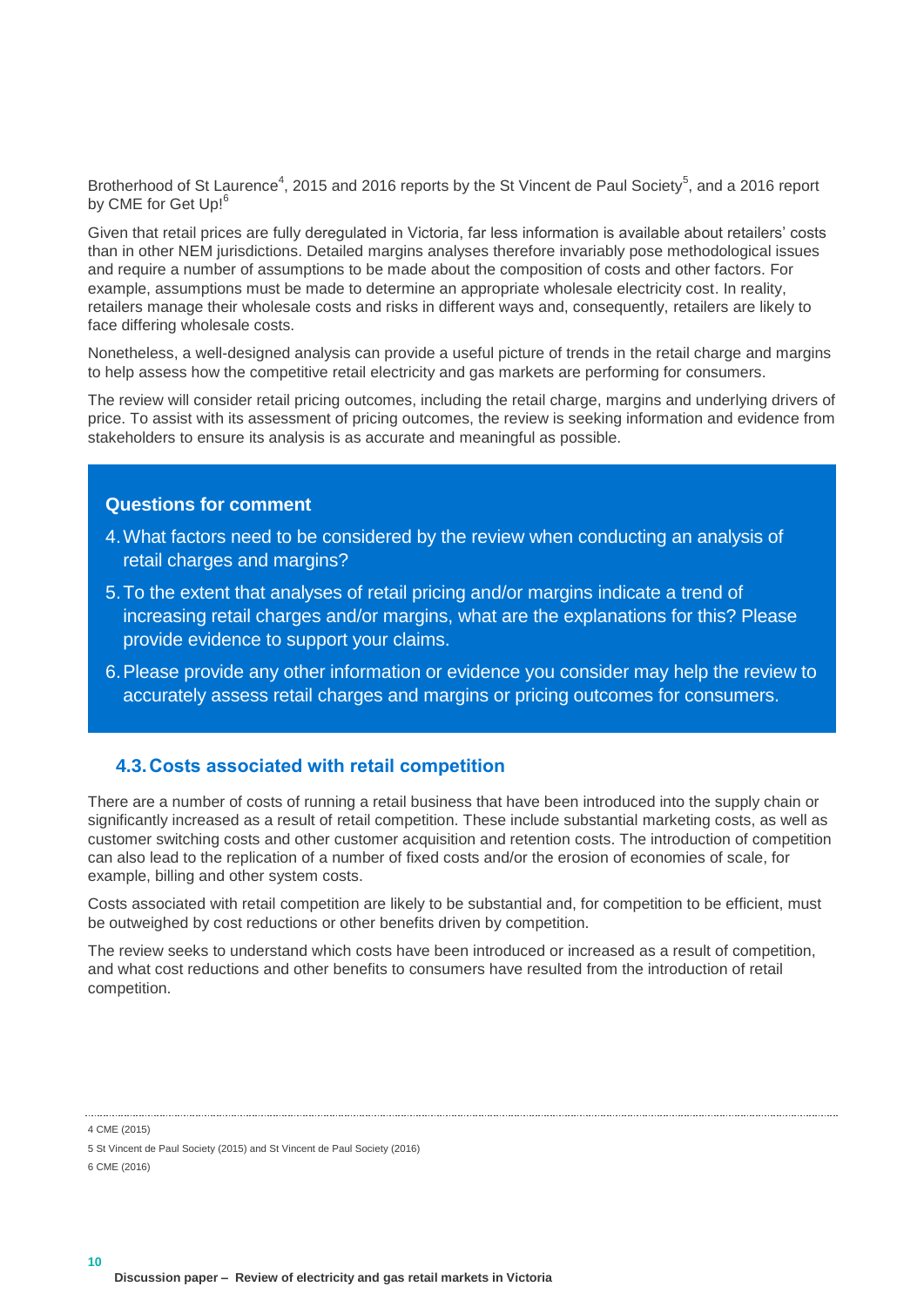#### **Questions for comment**

- <span id="page-12-1"></span>7.Which costs have been introduced or significantly increased as a result of the introduction of retail competition? How much cost has retail competition added to the electricity and gas supply chains?
- <span id="page-12-2"></span>8.What cost reductions and other benefits to consumers have resulted from the introduction of retail competition? Are there characteristics of the electricity and gas retail markets or supply chains that inhibit retail competition from delivering cost reductions or significant other benefits to consumers?

#### <span id="page-12-0"></span>**4.4.Price differentiation and dispersion**

Another measure of the performance of the Victorian electricity and gas retail markets may be the extent of price dispersion between contract offerings.

Analysis undertaken for the St Vincent de Paul Society in 2015 suggests that for households with 'typical' consumption levels, the difference between the 'best' and the 'worst' electricity market offer increased from a year earlier, ranging from \$450 to \$530 per annum.<sup>7</sup> The Australian Energy Regulator's (AER) 2015 State of the Energy Market report noted that, in electricity, jurisdictions that have removed retail price regulation exhibit the strongest price diversity. In these jurisdictions, including Victoria, annual charges under the cheapest contract in 2015 were typically at least 30 per cent lower than under the most expensive contract.<sup>8</sup>

Some level of price dispersion is likely to be an important feature of well-functioning, competitive retail electricity and gas markets, particularly as different products and tariff structures are developed to best meet the needs of different consumer segments.

On the other hand, prices may remain dispersed as a consequence of companies discriminating on price between consumers who regularly search for, and can easily identify, better offers, and consumers who, for whatever reason, do not regularly switch or seek a better deal. Some consumers may not switch to better offers for many reasons, including complexity, consumer vulnerabilities, lack of time, search and switching costs, and/or the existence of consumer biases (see Section 5 below). From this perspective, persistently high levels of price dispersion may point to a deeper problem in the electricity and gas retail markets.

The review seeks information to understand the drivers of the high level of price differentiation and dispersion in retail electricity and gas markets in Victoria, as well as the implications of high levels of price dispersion on outcomes for consumers. The review is also seeking information to understand what happens to the price paid by consumers at the end of their benefit period and information to help identify how many consumers are on the cheapest offers from their retailer compared to higher priced standing and market offers.

<sup>7.</sup> St Vincent de Paul Society and Alviss Consulting Pty Ltd (2015) Victorian Energy Prices, July 2015, at:

https://www.vinnies.org.au/icms\_docs/221190\_Victorian\_Energy\_Prices\_July\_2015.pdf.

<sup>8</sup> AER (2015) State of the Energy Market 2015; p.21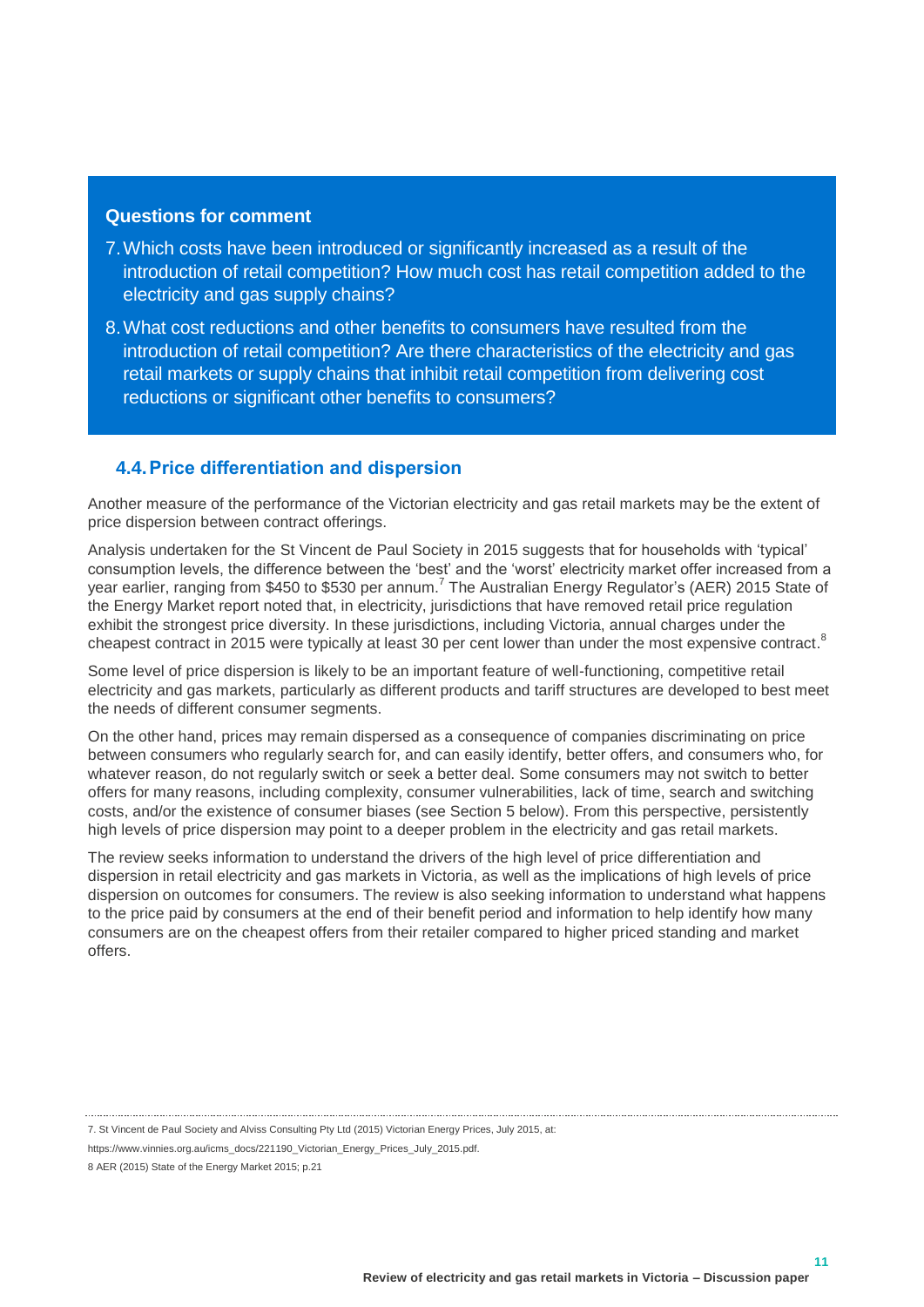#### **Questions for comment**

- <span id="page-13-2"></span>9.Why do prices remain so dispersed in Victorian electricity and gas markets? Does price dispersion indicate that some consumers are not obtaining the price benefits of competition? Why or why not?
- <span id="page-13-3"></span>10.When do consumers end up on standing offers or higher priced (typically undiscounted) market offers? What happens to consumers at the end of their contract period?

#### <span id="page-13-0"></span>**4.5. Fixed supply charges**

Retail energy offers come in many forms. Typically, offers comprise both fixed and variable charges. Consumers pay a fixed charge, often referred to as a daily supply charge, irrespective of the volume of energy they consume. They then pay a usage charge, based on the volume of energy consumed. Rates charged for usage may vary at different times throughout the day, or for different volumes (or 'blocks') of usage within a billing period.

Some observers have raised concerns with the level of fixed retail charges observed in the Victorian retail market.<sup>9</sup> Some stakeholders have suggested that the level of fixed retail charges, when compared to fixed network charges, are unexplainably high in Victoria. Others have argued that there is no place for fixed charges in a competitive market and competition should drive prices to be entirely fixed or variable.

The review seeks information to better understand the role of fixed and variable charges in retail electricity and gas markets in Victoria, and whether the level of fixed charges may indicate that the market is not delivering efficient pricing structures to Victorian consumers.

#### **Question for comment**

<span id="page-13-4"></span>11.What factors influence the level of fixed charges imposed by retailers? What are the implications of fixed charges for consumer outcomes?

#### <span id="page-13-1"></span>**4.6. Product and service innovation**

In competitive markets, consumers often benefit from a number of non-price improvements, including innovative product and service offerings. Product and service innovation is a potentially important part of a competitive energy retail market as retailers compete to meet the changing needs of customers.

Different models for the delivery of integrated energy services are now emerging and may result in a fundamental change in how markets work. For instance, new technologies are providing options for selfgeneration and decentralised generation to consumers; and new service providers are offering products such as solar-power purchase agreements and solar leasing. These advances may transform retail energy markets and reduce the role of traditional retailers. The emergence of new business models may also create

<sup>&</sup>lt;sup>9</sup> For example: CME (2015);

St Vincent de Paul Society (2016);

Dr Ron Ben-David (2015), If the retail market is competitive then is Lara Bingle a Russian cosmonaut?

Dr Ron Ben-David (2016), Shock Therapy. Reviving retail competition in the energy market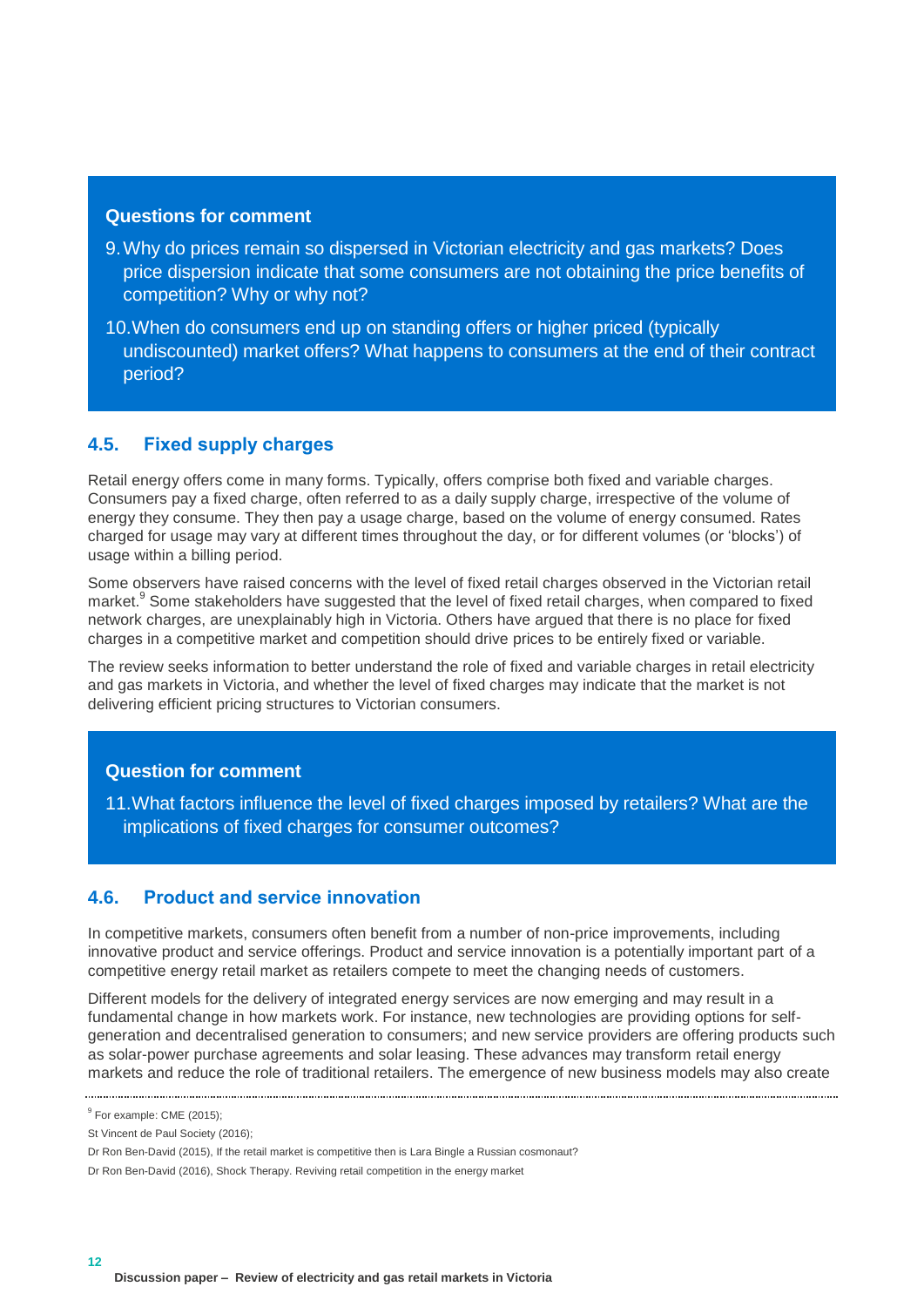more scope for product and service innovation, as well as low priced tariffs leading to increased competition and improved consumer outcomes in retail energy and related product and service markets.

#### **Question for comment**

<span id="page-14-1"></span>12.What product or service innovation has been introduced by Victorian electricity retailers? Are there any barriers preventing the entry of new, innovative energy business models or products and services in Victoria?

### <span id="page-14-0"></span>**5.Consumer awareness, understanding and engagement**

This section primarily relates to the following from the scope of the Terms of Reference:

- the characteristics of the electricity and gas retail markets, including consumer engagement, market structure, regulation and pricing – with a particular focus on retail costs and margins; and
- consumer awareness and understanding of the retail markets, including potential barriers for particular groups of customers to engage in the markets.

- key drivers underlying electricity and gas retail pricing, with a focus on retail costs and margins;
- whether the Victorian electricity and gas retail markets are operating in the interests of consumers;
- whether the electricity and gas retail markets are competitive and whether there are potential constraints on competitiveness.

Retailers choose what prices and products to offer when selling energy, and these prices and products vary. This creates the availability of potentially better price and product outcomes for customers. Large price differences between different energy tariffs exist in Victorian retail energy markets, and many households could achieve significant savings by changing product or retailer.

However, consumers can only achieve better outcomes if they switch offers or are 'engaged in the market'. Relevant to this is a consumer's ability to switch.

A priority for the review is to understand the extent to which Victorian electricity consumers are:

- actively engaged in selecting energy offers that are cost-effective and meet their needs;
- in a position to make informed choices about energy offers; and
- otherwise able to switch.

Most Victorians are aware that they can choose their retailer – 25 per cent of electricity and 22 per cent of gas residential customers switched retailers in Victoria in 2015.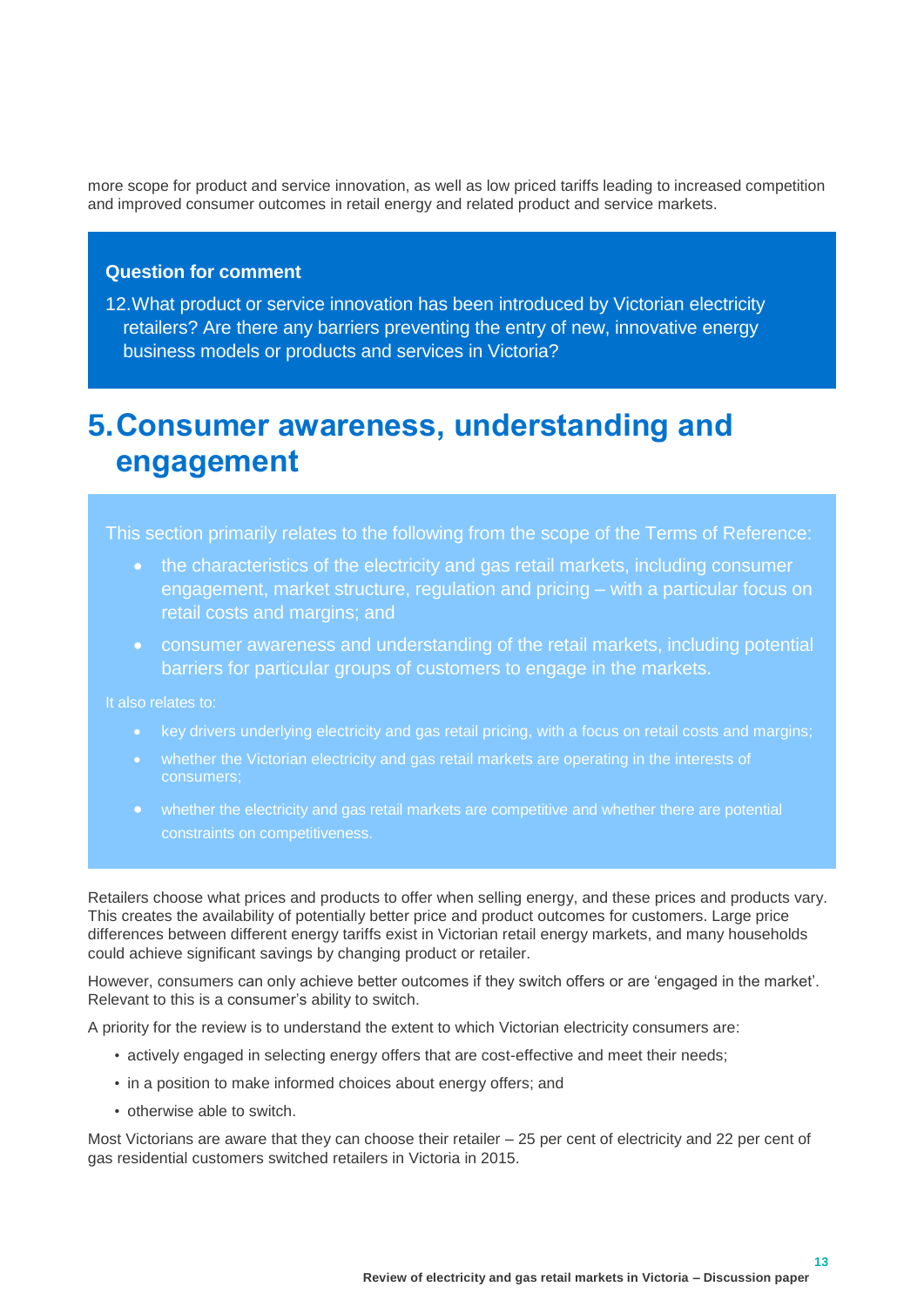There may be concerns, however, about the extent to which switching activity can be taken as a robust indication of informed consumer engagement and participation in the market. Rates of switching may mask barriers preventing more Victorian consumers from accessing the benefits of competition.

Barriers to switching may include:

- a lack of confidence in choosing the best value offer according to way a customer uses energy;
- an inability to compare offers because of their complexity, or because they are explained differently;
- a lack of certainty around the positive or negative outcomes of switching, including a lack of awareness of consistency of treatment a customer is likely to experience if electing to switch; or
- a perception that switching is difficult or takes a lot of time to complete, and could outweigh the available savings.
- A perception that retailers are likely to vary the offer at a subsequent time.

Not all consumers switch. Around 9 per cent of residential electricity and 11 per cent of gas consumers in Victoria remain on standing offer contracts. A large proportion of these consumers are likely to have never switched retailer or offer. The presence of inactive or 'sticky' customers may be a reflection of consumers' incentives, information barriers, actions by retailers or structural features of the market.

The ability of retailers to charge higher prices to customers who do not engage in the market means those customers are, in a sense, excluded from the competitive process and the benefits of competition. The large price differences between the most competitive market offers and high priced market and standing offers suggest that some retailers may take advantage of barriers to engagement and customer inertia to segment active and inactive customers, charging a significant premium to those consumers who are less engaged.

This review seeks to identify barriers to consumer engagement in the market and understand the implications of any barriers to engagement on outcomes for consumers.

#### **Question for comment**

<span id="page-15-1"></span>13.What are the key drivers of active consumer participation in retail energy markets? What barriers prevent consumers, or certain groups of consumers (including vulnerable consumers), from engaging in the market and/or selecting a product that best meets their needs?

#### <span id="page-15-0"></span>**5.1.Standing offer contracts**

**14**

A standing offer contract is a set of terms and conditions that a customer is placed on if a market offer is not selected. This can be the case where a customer has never selected a market contract since the privatisation of the market, a customer takes supply at a new premises without agreeing a contract, a customer's current contract lapses or a customer is transferred to a new retailer in a retailer of last resort event.

Standing offers ensure terms and conditions for supply for customers who do not select any, and in this sense act as a safety net. However, the prices paid by customers on standing offers are among the highest available in the market.

There is a concern that standing offer contracts may be perceived as a 'default' tariff by some consumers and reduce consumer engagement or have other unintended consequences on consumer outcomes in the Victorian retail market. A particular concern relates to the observation that some customers on (higher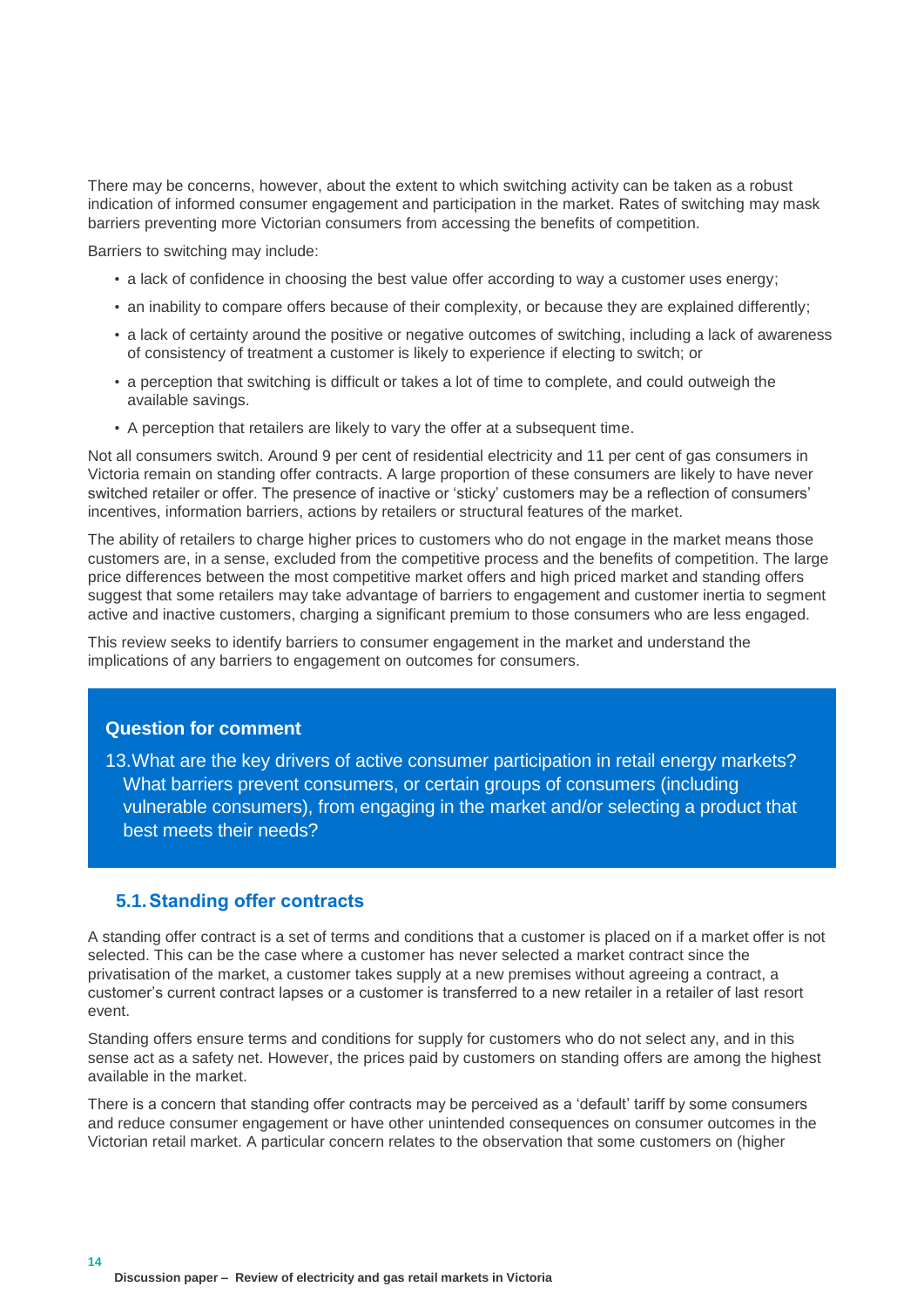priced) standing offer contracts are more likely to be older or living in regional areas.<sup>10</sup> This may mean that the higher price terms of standing offer contracts may disproportionately penalise some vulnerable customers.

Consumers may therefore curtail their search for alternative, better offers and end up paying higher prices than they otherwise would. In the longer run, consumers may participate less in the competitive process, which would lead to a less well functioning market. The existence of standardised focal points coupled with reduced consumer search activity may also compromise product diversity and innovation.

The review is interested in how the presence of standing offer contracts and the prices set for supply under those contracts affect consumer outcomes, and whether there are alternative arrangements to standing offers that enable basic and important consumer protections to be maintained.

#### **Question for comment**

<span id="page-16-1"></span>14.Does the requirement on retailers to offer standing offer contracts lead to poor outcomes for consumers, or groups of consumers such as vulnerable consumers? If so, why?

#### <span id="page-16-0"></span>**5.2.Discounting**

In its 2016 review of retail competition, the AEMC highlighted that retailers continue to compete by discounting. The size of the discount and how it is applied varies. Some discounts are applied to the whole bill, while others are only applied to usage. Some discounts were offered in comparison to the retailer's standing offer tariffs, while others were in comparison to another of the retailer's market offers, which in some cases were higher than the retailer's standing offer tariffs.<sup>11</sup> The widespread practice in Victoria of advertising market offers on the basis of discounts may raise concerns about the extent to which consumers are in a position to make accurate cost comparisons and select a product that is appropriate for their circumstances.<sup>12</sup>

The AEMC highlighted that the level of discounts in market offers has been growing over time and, as a result, there is a growing separation between standing and market offers in Victoria. The AEMC noted that this is a critical finding because it raises concerns that:

- there are customers who do not switch to market offers;
- customers on market offers may experience a significantly higher bill where a payment is late and they forfeit a 'pay on time' discount, so pay a bill equivalent to the standing offer price; and

10 AEMC (2015); 2015 Retail Competition Review Final Report, June 2015, p. iii (Executive Summary), at: http://www.aemc.gov.au/getattachment/56a8c56f-0aeb-48cc-9097-9f2b5e645428/Final-Report.aspx

11.AEMC (2016); pp.126-127

<sup>12.</sup>This issue recently came to the forefront in two separate Federal Court decisions whereby Origin Energy and AGL Energy were required to pay penalties for making false or misleading representations concerning the level of discount that residential consumers in South Australia would receive. Australian Competition and Consumer Commission (2015) Origin Companies ordered to pay penalties of \$325,000 for misleading consumers about discounts under energy plans, 10 February; at: https://www.accc.gov.au/media-release/origin-companies-ordered-to-pay-penalties-of-325000-for-misleading-consumers-about-discounts-under-energy-plans; and Australian Competition and Consumer Commission (2015) AGL SA ordered to pay \$700,000 penalty and to offer refunds to consumers for false or misleading discount representations, 25 April 2015, at[: http://www.accc.gov.au/media-release/agl-sa-ordered-to-pay-700000-penalty-and-to-offer-refunds-to-consumers-for-false-or](http://www.accc.gov.au/media-release/agl-sa-ordered-to-pay-700000-penalty-and-to-offer-refunds-to-consumers-for-false-or-misleading-discount-representations)[misleading-discount-representations](http://www.accc.gov.au/media-release/agl-sa-ordered-to-pay-700000-penalty-and-to-offer-refunds-to-consumers-for-false-or-misleading-discount-representations)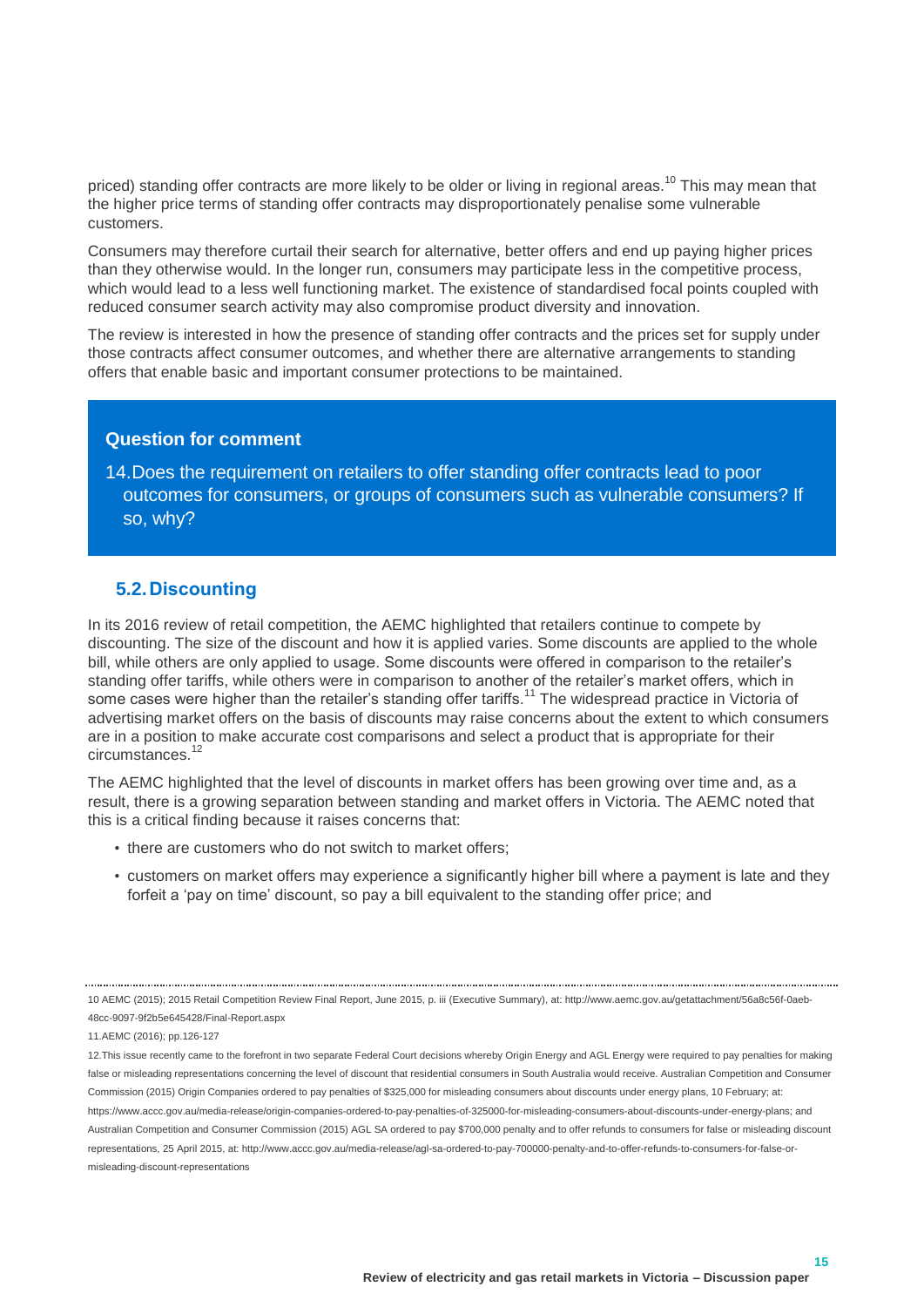• customers who have not switched in more than a few years and whose discount periods have ended may be on prices that are closer to standing offer levels than the best market offers available today.<sup>13</sup>

While discounting may have adverse consequences for consumers in some circumstances, it may also be an important aspect of innovation in retail products and services.

The review seeks to understand the extent to which discounting reduces comparability, transparency and consumer engagement.

#### **Question for comment**

<span id="page-17-1"></span>15.What implications does discounting raise for consumer outcomes, including consumers' ability to compare offers and for retail competition more generally?

### <span id="page-17-0"></span>**6.Restraints on competition**

This section primarily relates to the following from the scope of the Terms of Reference:

 whether the electricity and gas retail markets are competitive and whether there are potential constraints on competitiveness.

It also relates to:

- the characteristics of the electricity and gas retail markets, including consumer engagement, market structure, regulation and pricing – with a particular focus on retail costs and margins;
- key drivers underlying electricity and gas retail pricing, with a focus on retail costs and margins;
- whether the Victorian electricity and gas retail markets are operating in the interests of consumers; and
- consumer awareness and understanding of the retail markets, including potential barriers for particular groups of customers to engage in the markets.

Theoretically, competition could be restrained from delivering benefits to consumers in a number of ways. This could include restraints that inhibit competition from developing, such as:

- barriers to entry or expansion could prevent new suppliers from entering the market or expanding, inhibiting competitive pressure from new entrants; and
- barriers that prevent the development and supply of new innovative products and services, pricing structures or new business models that might otherwise enhance competitive pressure in the market and deliver benefits to consumers.

Even where competition is not inhibited from developing, markets may have characteristics that restrain it from fully delivering benefits to consumers, or particular groups of consumers. For example, a lack of consumer response to the availability of improved offers, which may result from high search and switching costs, complexity, lack of transparency and/or the existence and persistence of consumer biases.

13 AEMC (2016); p.134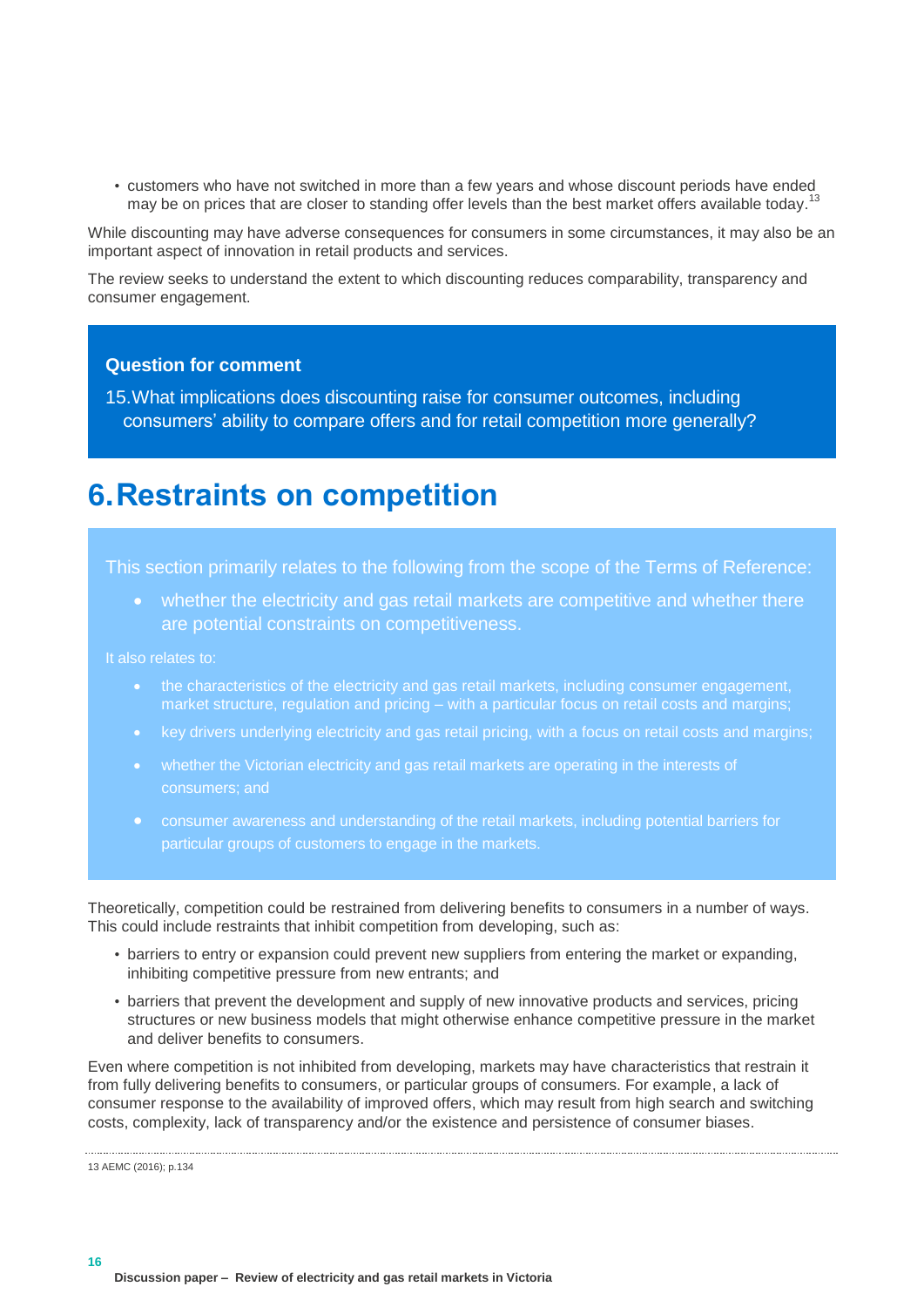A number of the issues discussed throughout this paper could result from, or act as, restraints on competition. The review seeks to understand whether any other possible restraints on competition exist that inhibit the market from delivering efficient outcomes to Victorian electricity and gas consumers. Other possible restraints on competition that have been raised previously by stakeholders include:

- the presence of vertically integrated retailers that also own generation assets, which could increase the costs of wholesale risk management for non-vertically integrated retailers, impacting on their ability to enter or expand;
- higher financing costs and prudential requirements for non-vertically integrated retailers; and
- retailers that may need to supply both electricity and gas to expand beyond a certain point.

#### **Questions for comment**

- <span id="page-18-1"></span>16.Are there any features of Victoria's retail electricity and gas markets that restrain competition from delivering benefits to consumers?
- <span id="page-18-2"></span>17.Are there any issues that have not been considered in this discussion paper that you consider should be considered during the review?

### <span id="page-18-0"></span>**7.Experience in other jurisdictions**

This section primarily relates to the following from the scope of the Terms of Reference:

 review of relevant policies and practices in other jurisdictions, nationally and internationally, to identify best practice in regulatory frameworks governing energy retail markets.

Retail energy markets in other national and overseas jurisdictions are governed by different regulatory frameworks, and have different market structures and arrangements. Some jurisdictions have reviewed the governance of their markets and considered whether they are delivering outcomes in the interests of consumers.

The review will consider relevant policies and practices in other jurisdictions, nationally and internationally, to identify best practice in regulatory frameworks governing energy retail markets. To assist with this, the review seeks information from stakeholders about relevant experiences in other jurisdictions, and identification of any key learnings and specific policies, regulations and initiatives that could be considered as part of the review for improving the operation of the market and consumer outcomes in Victoria.

#### **Question for comment**

<span id="page-18-3"></span>18.Are there examples of other retail electricity and gas markets that deliver strong outcomes to all consumers? What are the key characteristics of these markets, their regulatory frameworks, and/or examples of policy initiatives implemented that have helped improve consumer outcomes?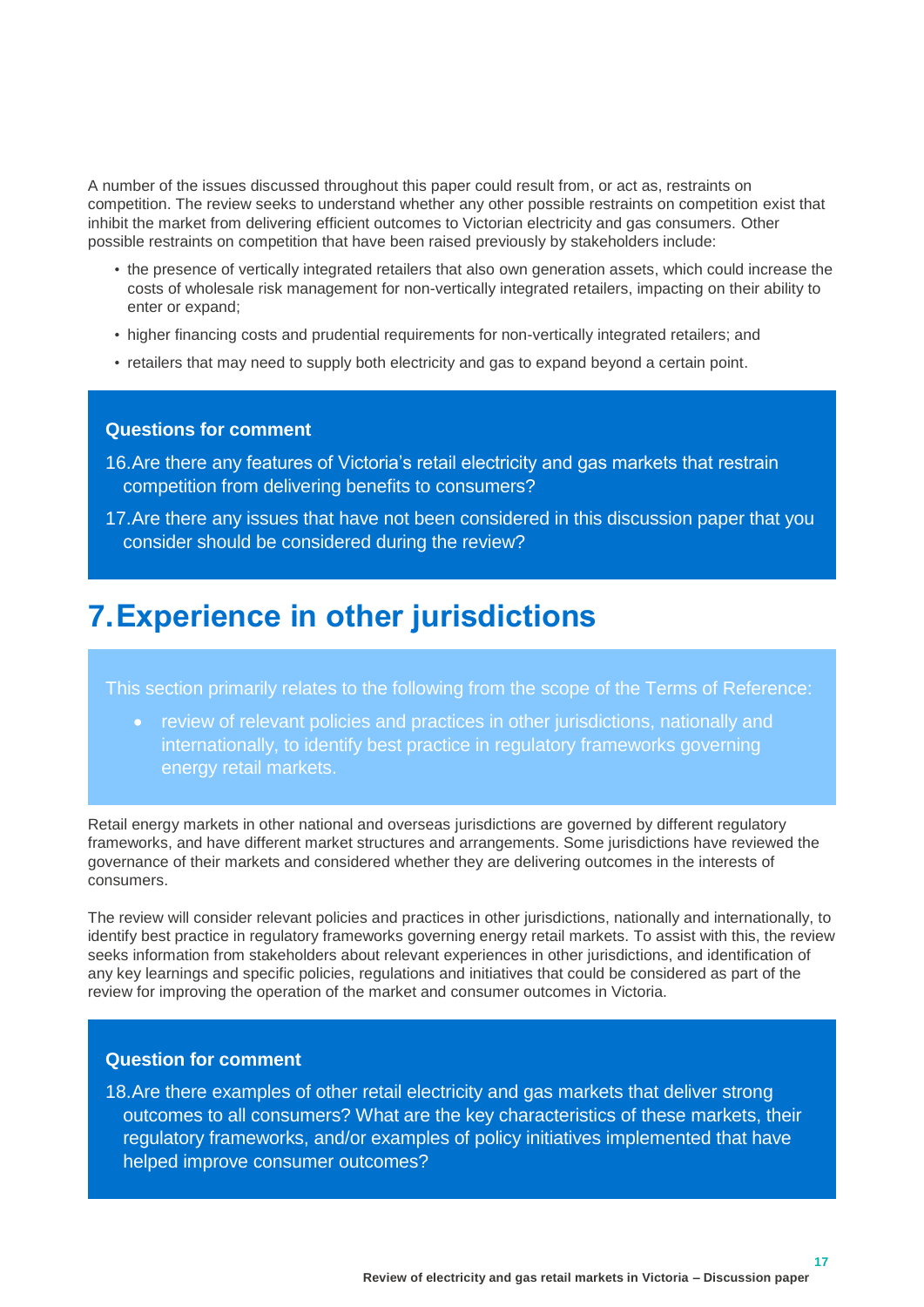### <span id="page-19-0"></span>**8.Price increases from Hazelwood closure**

This section primarily relates to the following from the scope of the Terms of Reference:

 whether electricity retailers are taking advantage of the impending closure of Hazelwood Power Station, in terms of their price offerings to consumers.

The Hazelwood Power Station has been supplying up to 25 per cent of Victoria's baseload electricity since 1971. In November 2016, Hazelwood's French majority owner ENGIE announced its commercial decision to shut down the power station in March 2017. Following the announcement, electricity retailers announced significant price increases. This was attributed to an increase in forward contracts for wholesale electricity and anticipated increases in future wholesale spot prices in the NEM due to the exit of a significant volume of base-load generation.

The review will consider the level of price rises following the announced closure of the Hazelwood Power Station and whether electricity retailers are taking advantage of the impending closure of the generator, in terms of their price offerings to consumers.

#### **Questions for comment**

- <span id="page-19-2"></span>19.What factors should the review consider in assessing price increases as a result of the expected closure of Hazelwood? What methods should the review consider to determine the likely impact of the Hazelwood closure on wholesale prices and the associated impact on retail prices?
- <span id="page-19-3"></span>20.What is a reasonable level of expected retail price increase resulting from the closure of Hazelwood? Please provide detailed evidence to support your response.

### <span id="page-19-1"></span>**9.Possible initiatives to improve consumer outcomes**

This section relates to the objective in the Terms of Reference that the review will provide options that would improve outcomes for consumers.

An objective of the review is to identify policy options that would improve outcomes for consumers. The review seeks advice from stakeholders on potential policy options.

The review welcomes suggested policy options and measures that would address any of the issues discussed in this paper, including:

- the efficient supply of electricity and/or gas in the long term interests of consumers;
- market structure or regulation;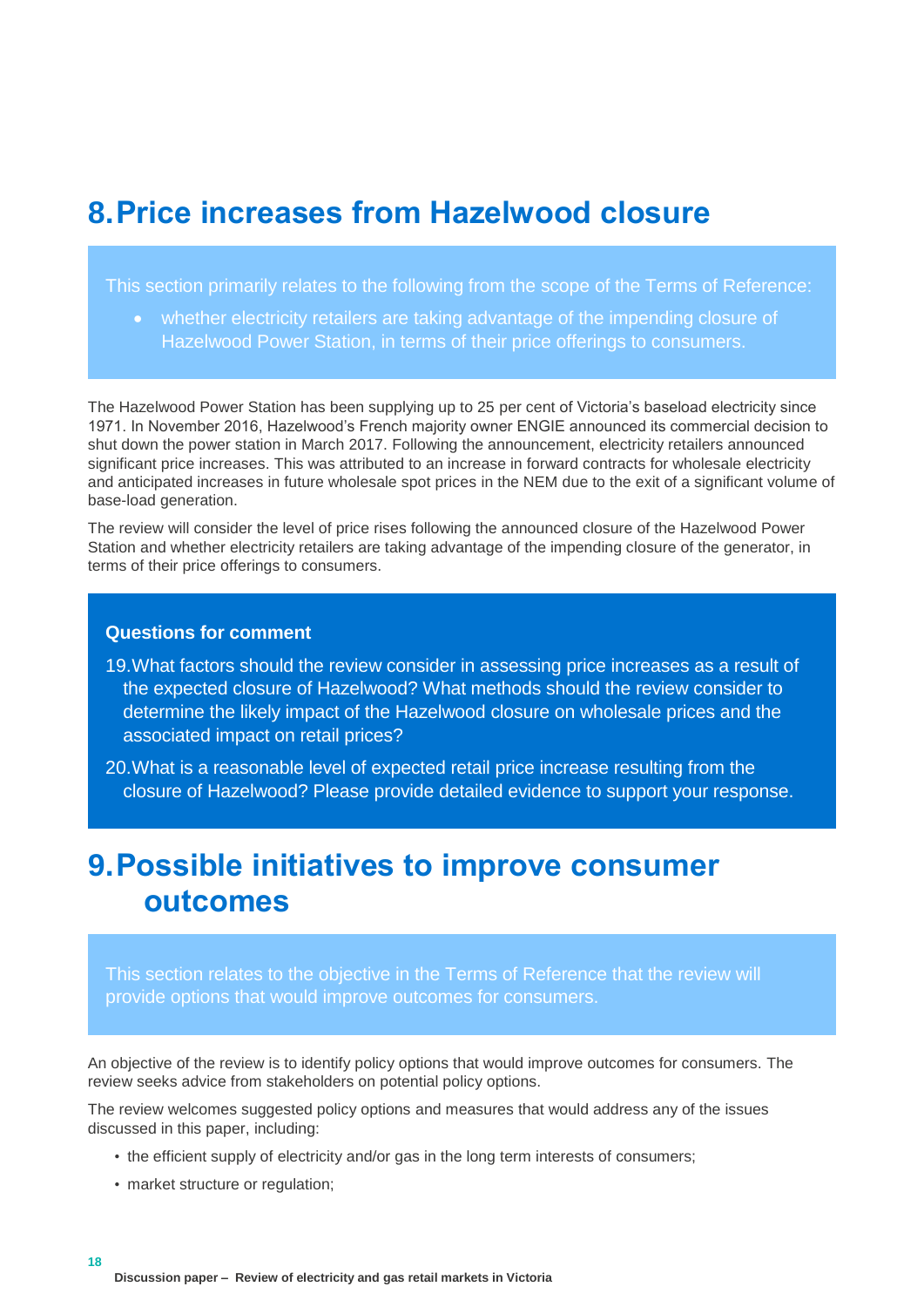- the level of retail charges and margins;
- price differentiation and price dispersion;
- fixed supply charges;
- the level of product and service innovation;
- consumer awareness, understanding and engagement;
- standing offer contracts;
- discounting;
- restraints on competition; and
- price increases from the Hazelwood closure.

The review also welcomes suggested policy options that seek to address any other issues raised by stakeholders in submissions.

Stakeholders are encouraged to identify policy options that have been implemented in other jurisdictions that could improve outcomes for consumers in Victoria.

The review acknowledges that policy options, measures and initiatives carry their own potential risks including possible unintended consequences. The review also seeks input from stakeholders to highlight possible risks and unintended consequences.

#### **Question for comment**

<span id="page-20-0"></span>21.What potential policy options and measures exist to address any issues with the operation of retail electricity and gas markets? Please explain how these policy options and measures would improve outcomes for consumers and identify any potential risks arising from these options and measures.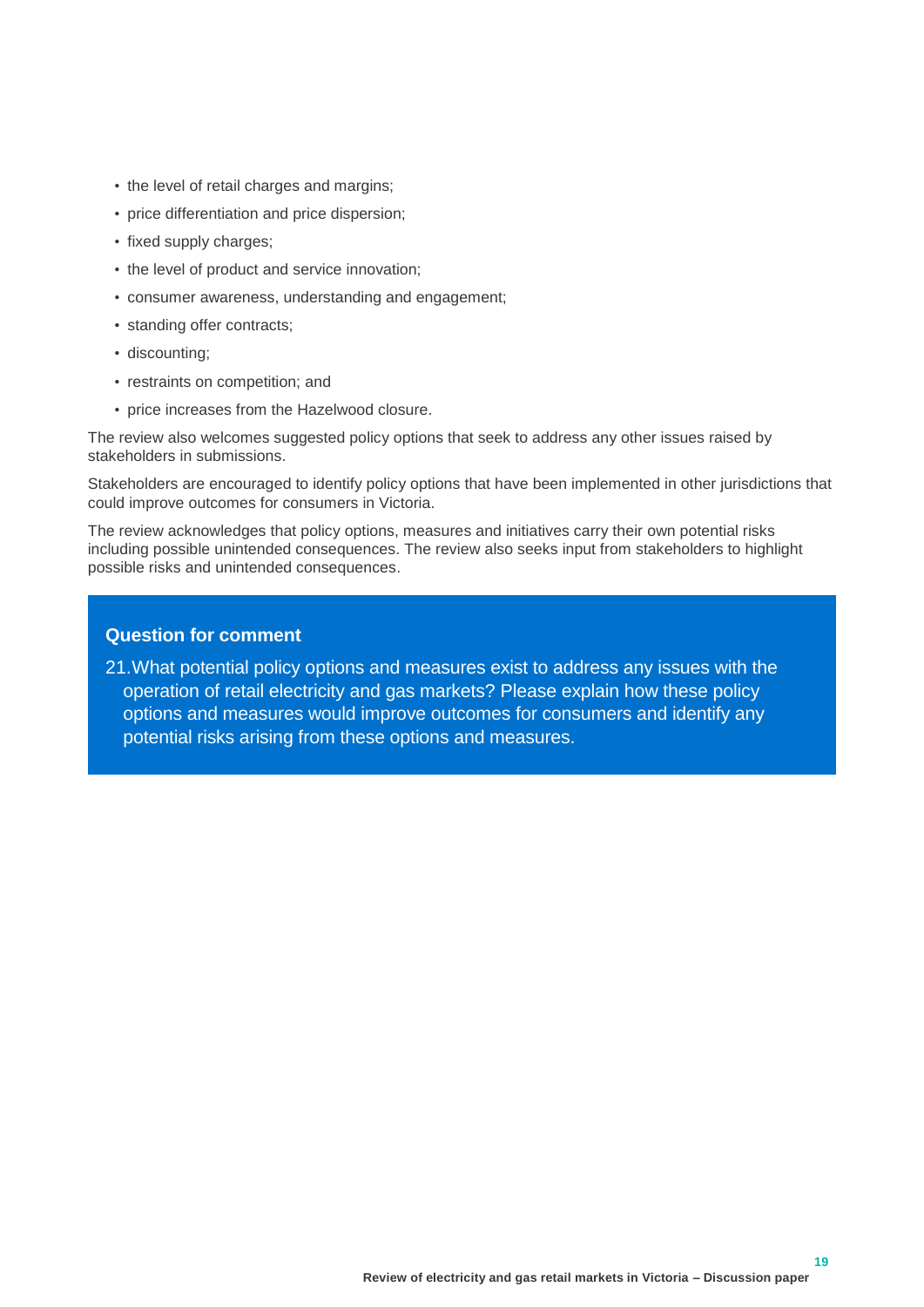### <span id="page-21-0"></span>**10.List of consultation questions**

**1.** [\(a\) Has the introduction of competition to electricity and gas retail markets in Victoria delivered](#page-6-0)  [improved efficiency and benefits in the long term interests of consumers? Please explain the](#page-6-0)  [reasons for your response.](#page-6-0) (b) If not, what measures or alternative models would you suggest for the efficient and effective delivery of electricity and gas in the long term interests of Victorian consumers? Please explain the reasons for your response. **2.** [How much have retail charges paid by consumers increased? What are](#page-6-1) the reasons for retail [charge increases and does this demonstrate that the markets](#page-6-1) are not operating in the interests of [consumers? Please provide detailed evidence to support your response.](#page-6-1) **3.** [Are there any features of market structure or regulation that inhibit](#page-8-2) the market from delivering [outcomes in the best interests of consumers?](#page-8-2) **4.** [What factors need to be considered by the review when conducting an analysis of retail charges](#page-11-1) [and margins?](#page-11-1) **[5](#page-11-2)** [To the extent that analyses of retail pricing and/or margins indicate a trend of increasing retail](#page-11-2)  charges [and/or margins, what are the explanations for this? Please provide evidence to support](#page-11-2)  [your claims.](#page-11-2) **6.** [Please provide any other information or evidence you consider may help the review to accurately](#page-11-3)  assess retail charges [and margins or pricing outcomes for consumers.](#page-11-3) **7.** [Which costs have been introduced or significantly increased as a result of the introduction of retail](#page-12-1)  [competition? How much cost has retail competition added to the electricity and gas supply](#page-12-1)  [chains?](#page-12-1) **8.** [What cost reductions and other benefits to consumers have resulted from the introduction of retail](#page-12-2)  [competition? Are there characteristics of the electricity and gas retail markets or supply chains](#page-12-2)  [that inhibit retail competition from delivering cost reductions or significant other benefits to](#page-12-2)  [consumers?](#page-12-2) **9.** [Why do prices remain so dispersed in Victorian electricity and gas markets? Does price](#page-13-2)  [dispersion indicate that some consumers are not obtaining the price benefits of competition? Why](#page-13-2)  [or why not?](#page-13-2) **10.** [When do consumers end up on standing offers or higher priced \(typically undiscounted\) market](#page-13-3)  [offers? What happens to consumers at the end of their contract period?](#page-13-3) **11.** [What factors influence the level of fixed charges imposed by retailers? What are the implications](#page-13-4)  [of fixed charges for consumer outcomes?](#page-13-4) 12. What [product or service innovation has been introduced by Victorian electricity retailers?](#page-14-1) Are [there any barriers preventing the entry of new, innovative energy business models](#page-14-1) or products [and services](#page-14-1) in Victoria? **13.** [What are the key drivers of active consumer participation in retail energy markets? What barriers](#page-15-1)  [prevent consumers, or certain groups of consumers \(including vulnerable consumers\), from](#page-15-1)  engaging [in the market and/or selecting a product that best meets their needs?](#page-15-1) **14.** Does the requirement on retailers to offer [standing offer contracts lead to poor outcomes for](#page-16-1)  [consumers, or groups of consumers such as vulnerable consumers? If so, why?](#page-16-1)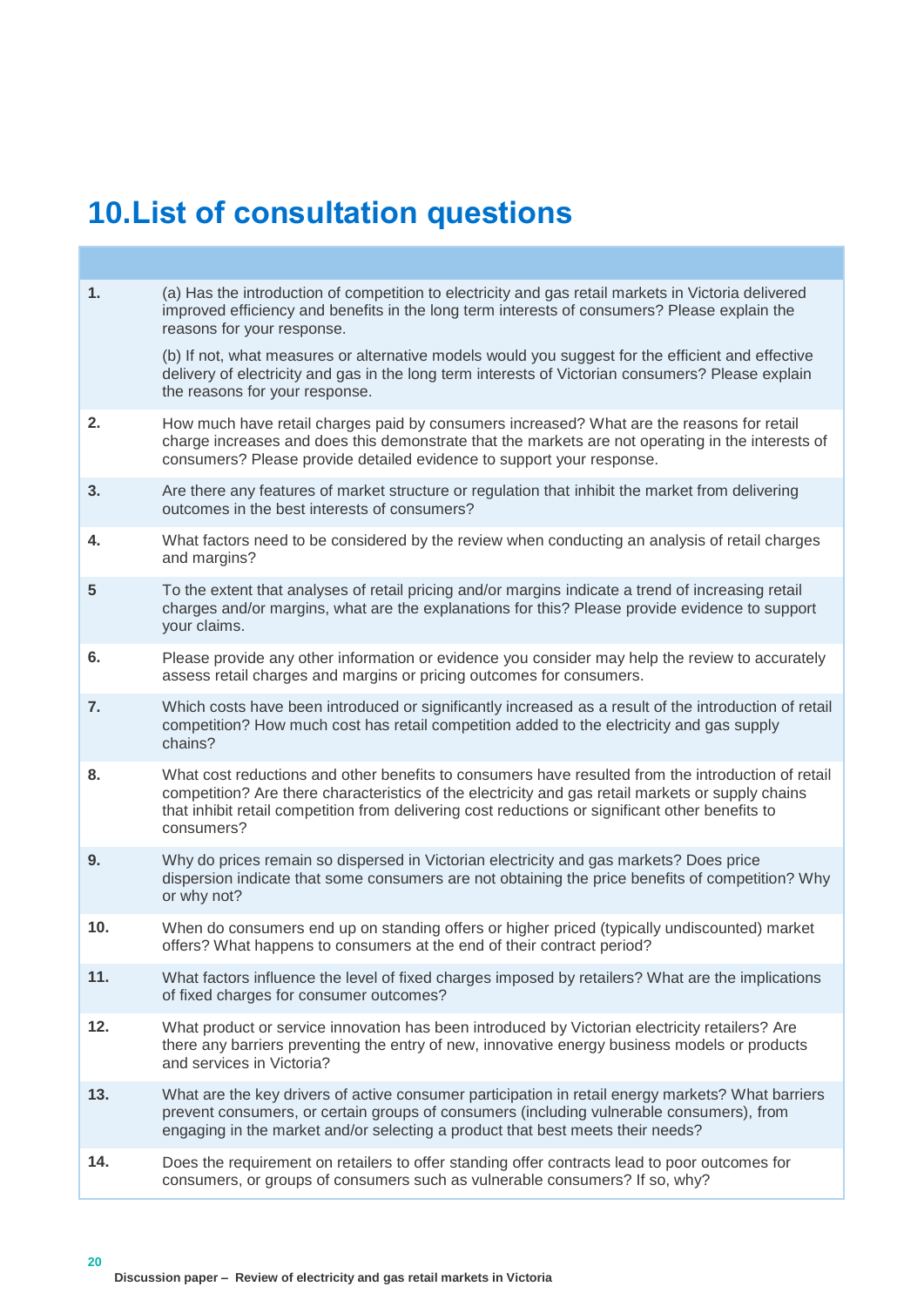- **15.** What implications [does discounting raise for consumer outcomes, including consumers' ability to](#page-17-1)  compare offers and [for retail competition](#page-17-1) more generally?
- **16.** [Are there any features of Victoria's retail electricity and gas markets that restrain competition from](#page-18-1)  [delivering benefits to](#page-18-1) consumers?
- **17.** [Are there any issues that have not been considered in this discussion paper that you consider](#page-18-2)  [should be considered during the review?](#page-18-2)
- **18.** Are there examples of other retail electricity and gas markets [that deliver strong outcomes to all](#page-18-3)  [consumers? What are the key characteristics of these markets, their regulatory frameworks,](#page-18-3) and/or examples [of policy initiatives implemented that have helped improve](#page-18-3) consumer outcomes?
- **19.** [What factors should the review consider in assessing price increases as a result of the expected](#page-19-2)  [closure of Hazelwood? What methods should the review consider to determine the likely impact of](#page-19-2)  [the Hazelwood closure on wholesale prices and the associated](#page-19-2) impact on retail prices?
- **20.** [What is a reasonable level of expected retail price increase resulting from the closure of](#page-19-3)  [Hazelwood? Please provide detailed evidence to support your response.](#page-19-3)
- **21.** What potential policy options [and measures exist to address any issues with the operation of retail](#page-20-0)  [electricity and gas markets? Please explain how these policy options and measures would](#page-20-0)  [improve outcomes for consumers and identify any](#page-20-0) potential risks arising from these options and [measures.](#page-20-0)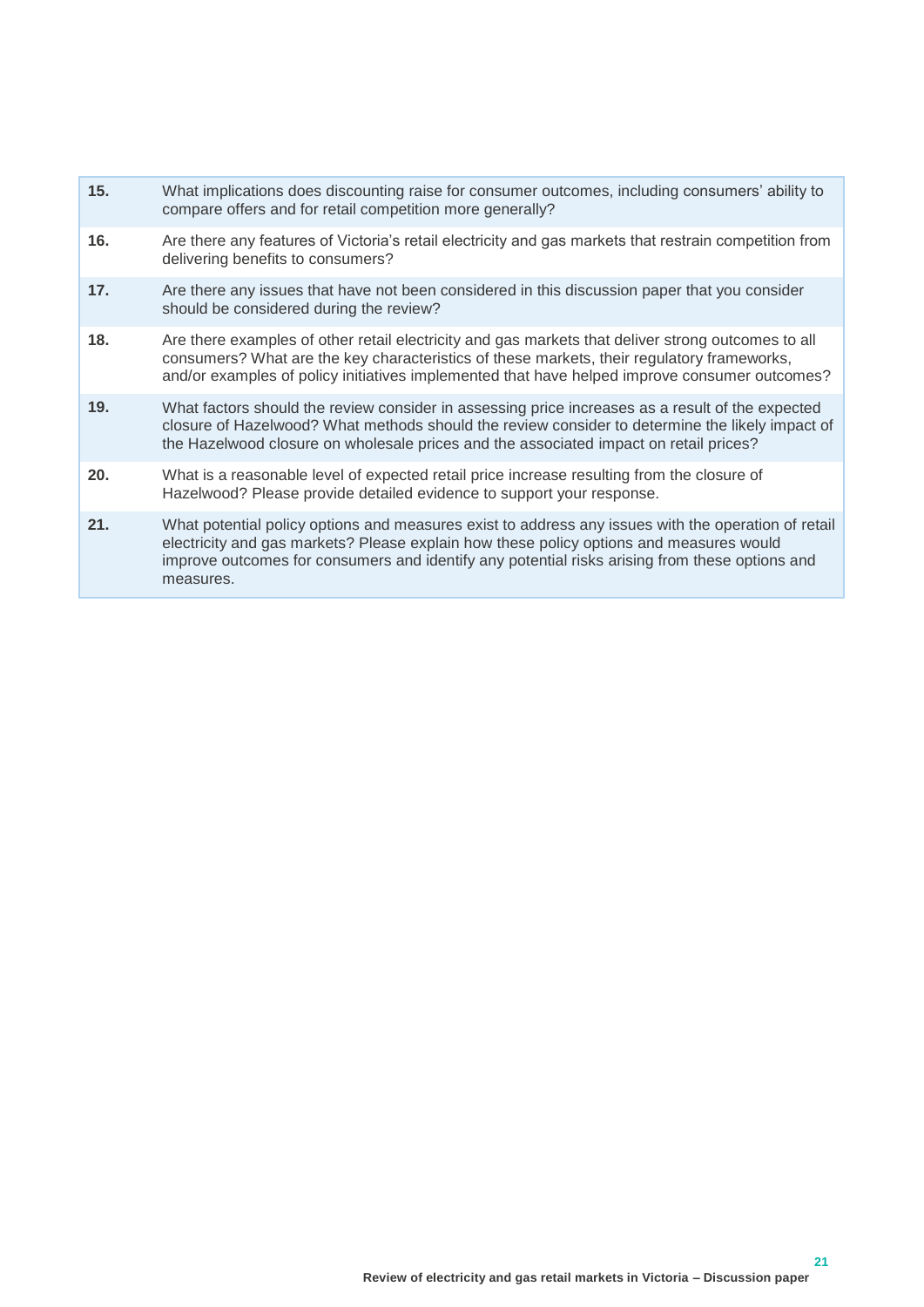# <span id="page-23-0"></span>**Terms and abbreviations**

| <b>Term</b>          | <b>Definition</b>                                                                                                                                                                                                                                                                                  |
|----------------------|----------------------------------------------------------------------------------------------------------------------------------------------------------------------------------------------------------------------------------------------------------------------------------------------------|
| AEMC                 | Australian Energy Market Commission - the rule maker for Australia's<br>electricity and gas markets, including the National Electricity Rules,<br>National Gas Rules and National Energy Retail Rules. AEMC also<br>provides market development advice to governments.                             |
| AEMO                 | Australian Energy Market Operator - operates the energy markets<br>and systems and delivers planning advice in eastern and southern<br>Australia. AEMO supports the industry to deliver an integrated,<br>secure, cost-effective national energy supply.                                           |
| <b>AER</b>           | Australian Energy Regulator - regulates energy markets and networks<br>under the national energy market legislation and rules in setting prices<br>for using energy networks to transport energy to customers in eastern<br>and southern Australia.                                                |
| DELWP                | Department of Environment, Land, Water and Planning - ensures<br>Victoria has the right conditions to enable economic growth, while<br>delivering liveable, inclusive and sustainable communities.                                                                                                 |
| ESC                  | Essential Services Commission - Victoria's independent economic<br>regulator of prescribed essential utility services supplied by the<br>electricity, gas, ports and rail freight industries.                                                                                                      |
| Hedge contract       | Financial contracts that companies can trade to manage the risk of<br>price variations in the wholesale electricity market by agreeing to<br>pay/receive a specified price at a specified point in time in the future.                                                                             |
| Market offer         | Contracts for electricity or gas that include minimum terms and<br>conditions prescribed by law. Market contracts also include other<br>terms and conditions not included in standard contracts. (Also known<br>as a market retail contract).                                                      |
| <b>MWh</b>           | Megawatt-hour - a unit of energy equivalent to 1 million watts<br>expended over one hour.                                                                                                                                                                                                          |
| NEM                  | National Electricity Market - a wholesale market through which<br>generators sell electricity in eastern and southern Australia. The main<br>customers are energy retailers, which bundle electricity with network<br>services for sale to residential, commercial and industrial energy<br>users. |
| Standing offer       | A basic contract for electricity and gas with terms and conditions that<br>are prescribed by law and designed to protect customer rights. (Also<br>known as a standard retail contract.)                                                                                                           |
| Vertical integration | Vertical integration occurs when a company operates in multiple<br>stages of the supply chain. In the context of electricity, a vertically<br>integrated company generates electricity and operates in the retail<br>market.                                                                       |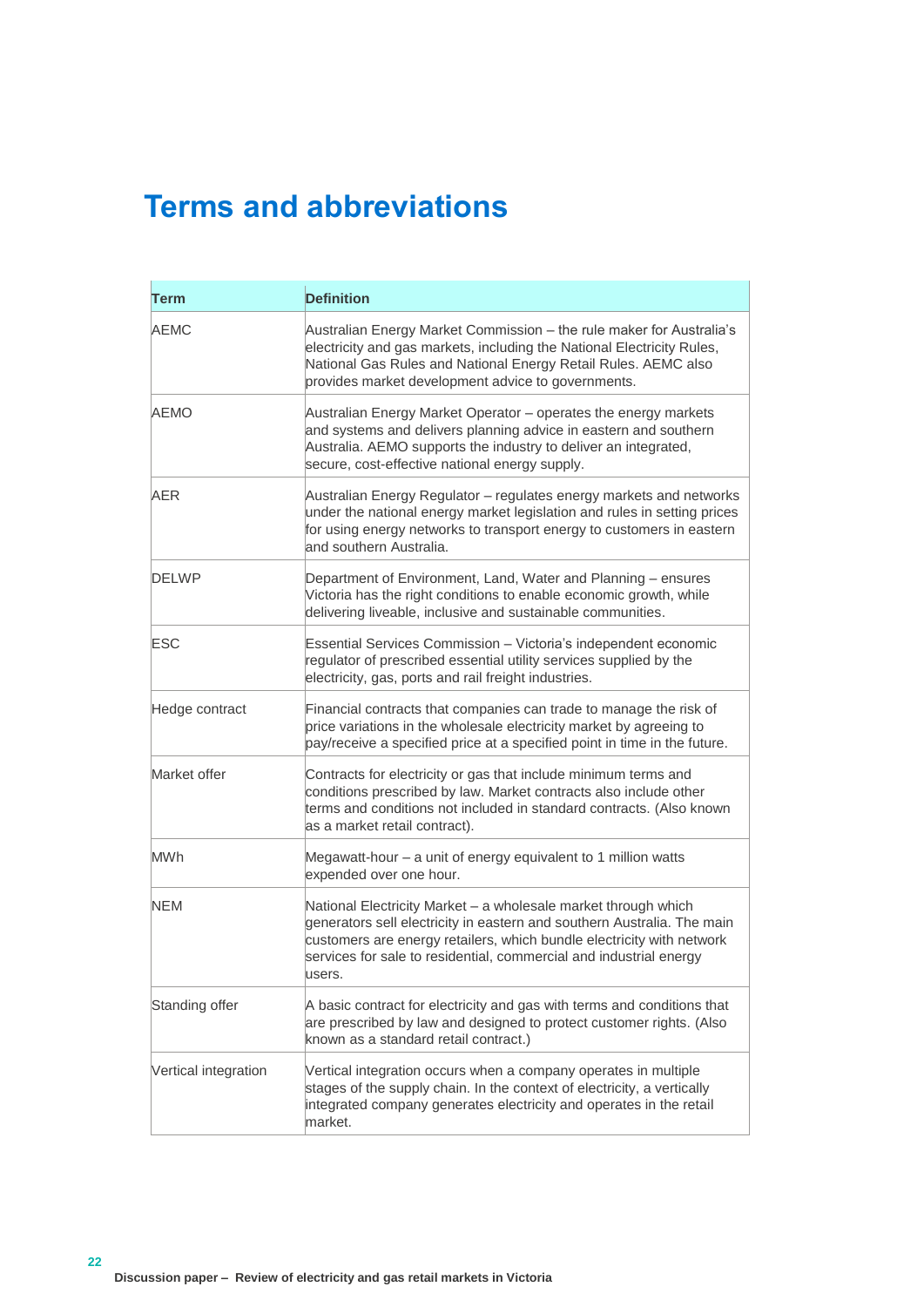### <span id="page-24-0"></span>**Appendix A: Terms of Reference**

#### <span id="page-24-1"></span>**Background**

Previous reviews have suggested that competition in the Victorian energy retail market is strong and has provided benefits to many consumers. The Australian Energy Market Commission's 2016 Retail Competition Review found that of all National Electricity Market (NEM) jurisdictions, Victorian consumers had among the highest levels of awareness of choices, the highest rate of customer switching and among the highest customer satisfaction ratings. Victoria also had the lowest level of market concentration of the big three retailers.

While the market appears to be delivering benefits to Victorian energy consumers, a number of reports have indicated that retailers in Victoria may have some of the highest electricity margins in the NEM, particularly for consumers on standing offers. These reports include a 2013 report by SKM MMA for the ESC, a 2013 AEMC report, a 2015 report by CME for the Brotherhood of St Laurence, a 2015 report by the St Vincent de Paul Society, and a 2016 report by CME for Get Up! The AER's 2015 State of the Energy Market report noted that for electricity, jurisdictions that removed retail price regulation, including Victoria, exhibited the strongest price diversity and annual charges under the cheapest contract were typically at least 30 per cent lower than under the most expensive contract<sup>i</sup>. A particular concern relates to the AEMC's finding that some customers on (higher priced) standing offers were more likely to be older or living in regional areas".

#### <span id="page-24-2"></span>**Objectives**

The objectives of the review are to examine the operation of the Victorian electricity and gas retail markets and provide options that would improve outcomes for consumers.

#### <span id="page-24-3"></span>**Scope**

The review will consider:

- the characteristics of the electricity and gas retail markets, including consumer engagement, market structure, regulation and pricing – with a particular focus on retail costs and margins
- key drivers underlying electricity and gas retail pricing, with a focus on retail costs and margins
- whether the Victorian electricity and gas retail markets are operating in the interests of consumers
- whether the electricity and gas retail markets are competitive and whether there are potential constraints on competitiveness
- whether electricity retailers are taking advantage of the impending closure of Hazelwood Power Station, in terms of their price offerings to consumers
- consumer awareness and understanding of the retail markets, including potential barriers for particular groups of customers to engage in the markets
- a review of relevant policies and practices in other jurisdictions, nationally and internationally, to identify best practice in regulatory frameworks governing energy retail markets.

John Thwaites, Terry Mulder and Patricia Faulkner will prepare a final report to the Minister for Energy, Environment and Climate Change that identifies ways in which the operation of the Victorian electricity and gas retail markets can be improved. This report will be provided by May 2017.

#### <span id="page-24-4"></span>**Consultation**

John Thwaites, Terry Mulder and Patricia Faulkner will undertake public consultation and targeted consultation with key stakeholders in the energy sector as part of the review. This includes taking submissions and seeking information from relevant stakeholders to inform their recommendations.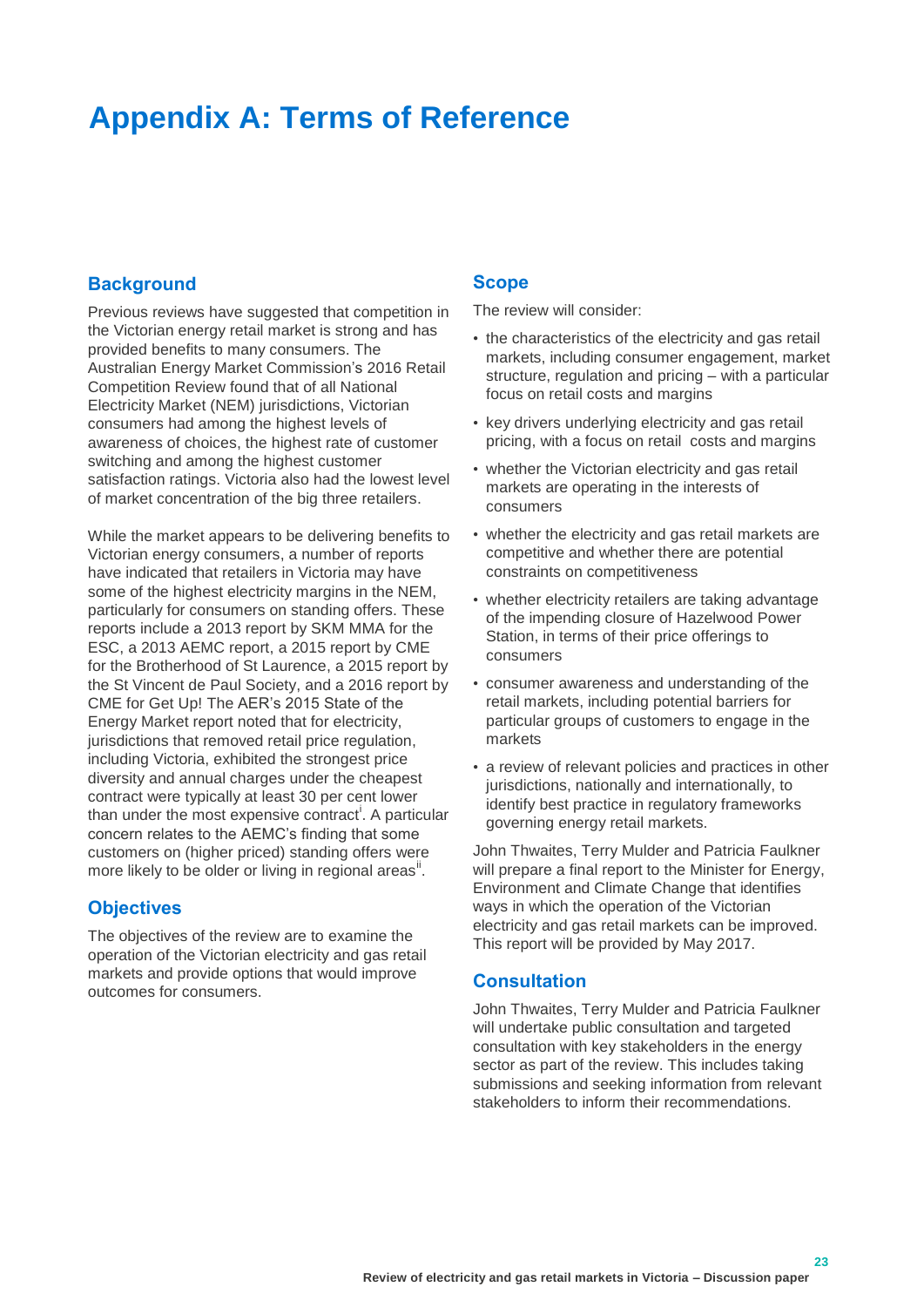### Privacy Collection Statement

The Department of Environment, Land, Water and Planning (DELWP) is committed to protecting personal information provided by you in accordance with the principles of the Victorian privacy laws. For more information read DELWP's Information Privacy Policy at:

[http://www2.delwp.vic.gov.au/\\_\\_data/assets/pdf\\_file/0019/5464/DELWP-Privacy-Policy.pdf](http://www2.delwp.vic.gov.au/__data/assets/pdf_file/0019/5464/DELWP-Privacy-Policy.pdf)

The information you provide will be used for the Review of electricity and gas retail markets in Victoria (the Review) which has an objective of examining the operation of the Victorian electricity and gas retail markets and providing options that improve outcomes for consumers. The information in your submission is collected by DELWP to administer the public consultation process only.

Your contact details may be used by DELWP or its contracted service providers under confidentiality agreements as part of the Review process.

DELWP may do the following with your submission (your personal information will not be included):

- publish a copy of your submission on the DELWP website or other Victorian Government website
- quote directly from your submission in the Review report and/or the Government response to the Report
- make available to other Victorian Government agencies.

For transparency and accountability, the contents of your submission may be published on a Victorian Government website which is accessible worldwide. Any person may view your comments.

Your comments may remain on external servers, even once your comments are removed from the original website it was published on.

All submissions are public documents and may be accessed by any member of the public unless you request, and your comments are given, confidential status.

If you are making comment as an organisation, then your comments may be published, including the name of your organisation.

If you are making comments as an individual, then your comments may be published, including your postcode but with no other details.

If you freely and voluntarily provide any 'sensitive information' under the Privacy and Data Protection Act 2014 in your submission, DELWP will consider that provision to be consent to collect the information and will then protect it under the Information Privacy Principles in the Act. Sensitive information is information relating to racial or ethnic origin, political opinions, membership of a political association or trade association/union, religious or philosophical beliefs or affiliations, sexual preference or criminal record."

You have the right to access and correct your personal information. Requests for access should be sent to the Project Manager, Secretariat of the Review of electricity and gas markets in Victoria, 8 Nicholson Street, East Melbourne, Victoria 3018 or contact by phone on 03 9637 8858.